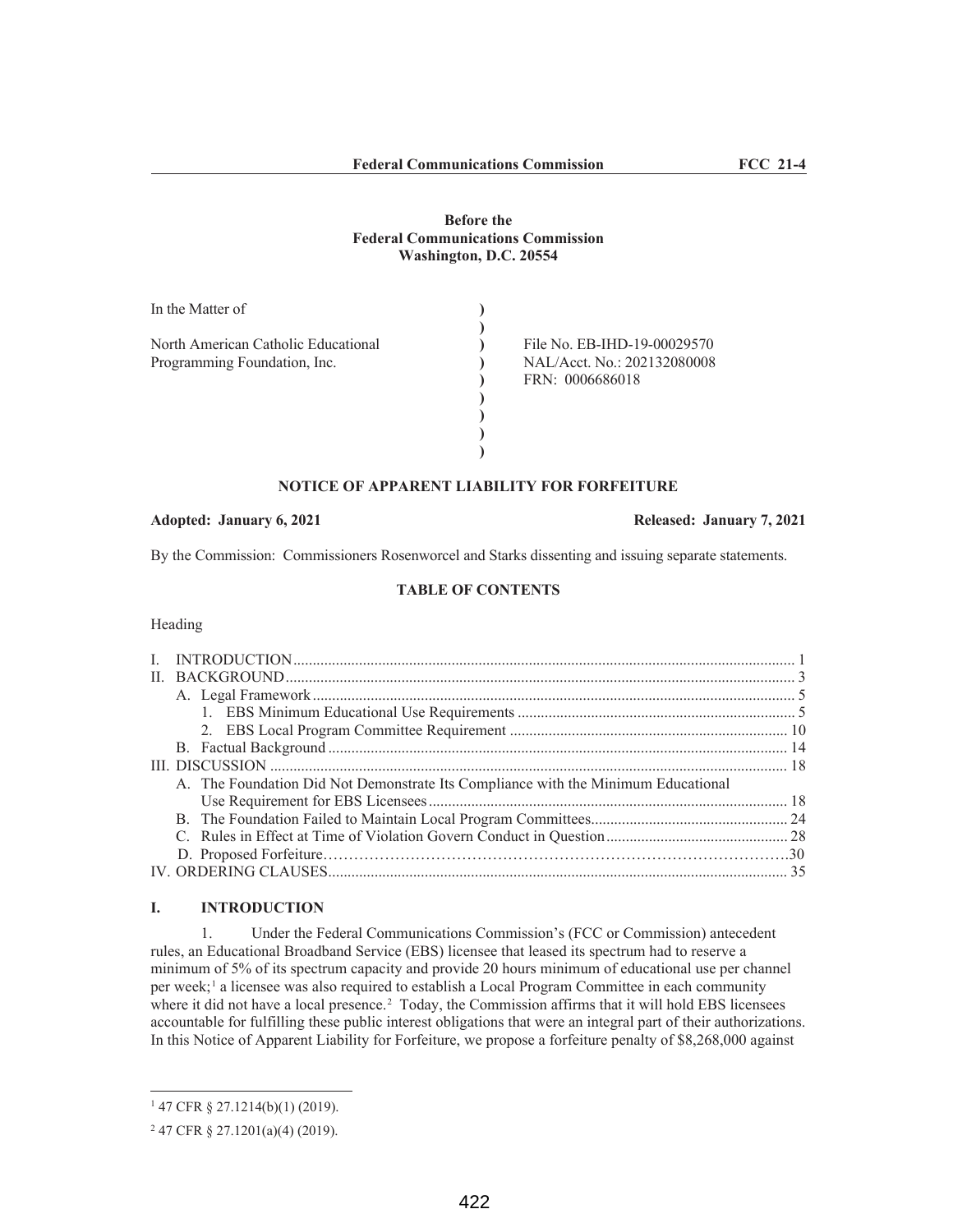the North American Catholic Educational Programming Foundation, Inc. (NACEPF or the Foundation) for its apparently willful violations of the Commission's EBS rules.

While the Commission's rules permitted EBS licensees to rely on the provision of broadband or video service in fulfilling the 20-hour requirement,<sup>3</sup> based on our investigation,<sup>4</sup> we find that the Foundation apparently is unable to demonstrate that the broadband service it offered to educational institutions ultimately met the Commission's threshold requirement to provide 20 hours per channel per week of educational use. Additionally, the Foundation apparently failed to comply with the Commission's long-standing rule requiring the maintenance of a Local Program Committee in each of the non-local communities it serves. In short, the Foundation appears to have taken on EBS licenses and enjoyed the flexibility afforded by the Commission to lease out most of the licensed spectrum for noneducational purposes—but did not act with the same diligence concerning its educational obligations. Instead, the Foundation reaped financial benefits from the leasing of its EBS licenses while failing to meet its requirements under the Commission's rules for holding these licenses.5

### **II. BACKGROUND**

3. In 1963, the Commission established the Instructional Television Fixed Service (ITFS), the precursor to EBS, to enhance the educational experiences and opportunities for millions of America's students.<sup>6</sup> In creating the ITFS, the Commission envisioned the 2500-2690 MHz band would be used for the transmission of "visual and accompanying aural instructional material to accredited public and private schools, colleges and universities for the formal education of students."7 In 2004, the Commission reorganized the ITFS as the EBS and updated the rules to allow for greater technical flexibility in the use of this spectrum—while retaining specific educational obligations.8 The primary purpose of the service remained to "further the educational mission of accredited public and private schools, colleges and

<sup>5</sup> According to the Foundation, as of September 2018, the value of its assets attributable to revenue collected over the years from EBS licenses is \$63,686,445. Revised Response to Letter of Inquiry, from Stephanie Weiner, Counsel for North American Catholic Educational Programming Foundation, Inc., to Kalun Lee, Enforcement Bureau, FCC, at 25 (Nov. 20, 2019) (on file in EB-19-00029570) (Foundation Revised Response). The Foundation states that its cash reserves are "intended to make it possible for NACEPF to meet its regulatory obligations and continue to provide broadband services, in the event that its Leases expire or are otherwise no longer in effect, including – if it became necessary – the ability to build and operate is own broadband spectrum." Foundation Revised Response at 27.

<sup>6</sup> *See Amendment of Parts 2 and 4 of the Commission Rules and Regulations to Establish a New Class of Educational Television Service for the Transmission of Instructional and Cultural Material to Multiple Receiving Locations on Channels in the 1990-2110 MC/S or 2500-2690 MC/S Frequency Band et al.*, Report and Order, 39 F.C.C. 846, 852-53, para. 25 (1963) (*Educational TV Order*), *recon. denied*, 39 F.C.C. 873 (1964).

<sup>7</sup> *See Educational TV Order*, 39 F.C.C. at 852-53, para. 25.

<sup>8</sup> *Amendment of Parts 1, 21, 73, 74 and 101 of the Commission's Rules to Facilitate the Provision of Fixed and Mobile Broadband Access, Educational and Other Advanced Services in the 2150-2162 and 2500-2690 MHz Bands et al.*, WT Docket No. 03-66, Report and Order and Further Notice of Proposed Rulemaking, 19 FCC Rcd 14165 (2004) (*2004 EBS Order*).

<sup>3</sup> *See, e.g.*, 47 CFR § 27.1201(a)(3) (2019).

<sup>4</sup> In July 2019, Commissioner Brendan Carr sent a letter to the Foundation requesting information regarding its compliance with these requirements for EBS licensees. Letter from Brendan Carr, Commissioner, Federal Communications Commission, to John Primeau, President, North American Catholic Educational Programming Foundation, Inc. (July 8, 2019) (on file in EB-IHD-19-00029570) (Carr Letter). The Enforcement Bureau subsequently issued a Letter of Inquiry to the Foundation, initiating an investigation into whether it violated the Commission's rules governing EBS licensing requirements. Letter of Inquiry from Jeffrey J. Gee, Chief, Investigations and Hearings Division, FCC Enforcement Bureau to John Primeau, President, North American Catholic Educational Programming Foundation, Inc. (Aug. 6, 2019) (on file in EB-IHD-19-00029570) (LOI).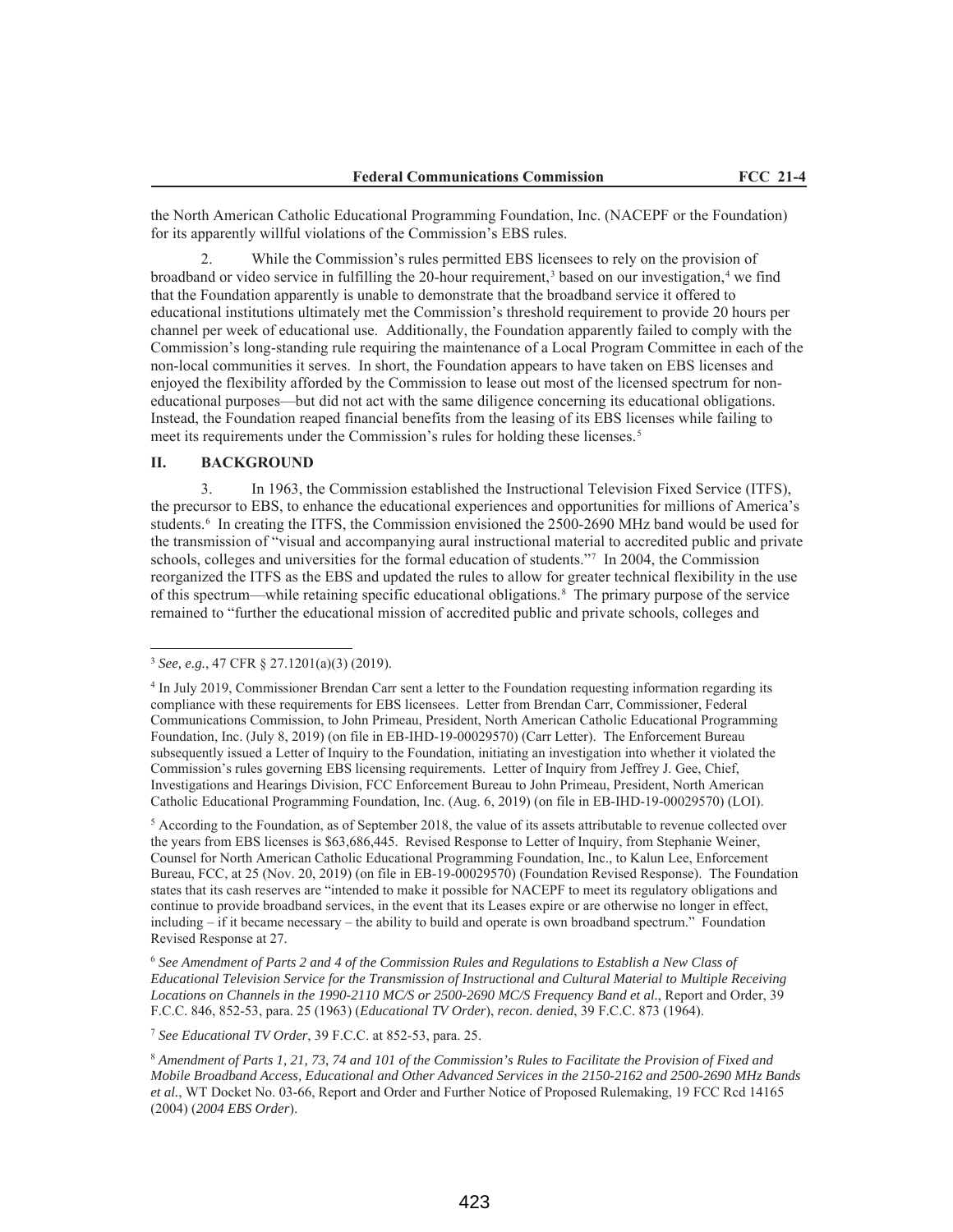universities providing a formal educational and cultural development to enrolled students" through video, data, or voice transmissions.<sup>9</sup>

The FCC encumbered EBS licenses with unique eligibility and other regulatory requirements to ensure that this spectrum would be used to achieve those educational purposes. To ensure the continuity of the ITFS's educational purpose, the Commission imposed the existing ITFS requirements upon EBS licensees, including the establishment of a Local Program Committee in each community where the licensee does not have a local presence (the Local Program Committee requirement), $10$  and the requirement that a licensee entering into any spectrum lease must reserve a minimum of 5% of its spectrum capacity and provide 20 hours minimum of educational use per channel per week (the 20-hour requirement).11 Upon obtaining their licenses, EBS licensees took on the responsibility to ensure that the EBS educational mission would be faithfully administered and delivered to the appropriate educational institutions and their students.

### **A. Legal Framework**

## **1. EBS Minimum Educational Use Requirements**

5. For over 50 years, from 1963<sup>12</sup> until repeal of the requirement effective April 27, 2020,<sup>13</sup> the Commission's rules imposed an educational use requirement on all EBS licensees (or their ITFS predecessors). When the Commission established ITFS in the  $2500-2690$  MHz band,<sup>14</sup> it envisioned that the band would be used for transmission of instructional material to accredited public and private schools, colleges, and universities for the formal education of students. <sup>15</sup> The Commission also permitted ITFS licensees to use the channels to transmit cultural and entertainment material to educational institutions, and to transmit instructional material to non-educational institutions such as hospitals, nursing homes, training centers, clinics, rehabilitation centers, commercial and industrial establishments, and professional groups.16 ITFS licensees were also allowed to use their systems to perform related services directly concerned with formal or informal instruction and training, and to carry administrative traffic when not being used for educational purposes.<sup>17</sup>

6. The Commission expanded the kinds of services that would qualify as "educational use" over the years. For example, in light of the "increasing use of the Internet for educational purposes," the Commission permitted ITFS/EBS licensees of all types to take advantage of changes in technology,

<sup>11</sup> *See 2004 EBS Order*, 19 FCC Rcd at 14234, para. 181; *see also* 47 CFR § 27.1214(b)(1) (2019).

<sup>12</sup> *See Educational TV Order,* 39 F.C.C. at 852-53, para. 25.

<sup>13</sup> *See* Transforming the 2.5 GHz Band, 84 Fed. Reg. 57343 (Oct. 25, 2019) (*2.5 GHz Fed. Reg. Notice*); *see also Transforming the 2.5 GHz Band*, WT Docket No. 18-120, Report and Order, 34 FCC Rcd 5446, 5489-90, paras. 117, 124 (2019) (*2019 EBS Order*).

<sup>14</sup> *See generally Educational TV Order.*

<sup>15</sup> *See Amendment of Parts 2, 21, 74 and 94 of the Commission's Rules and Regulations in Regard to Frequency Allocation to the Instructional Television Fixed Service, the Multipoint Distribution Service, and the Private Operational Fixed Microwave Service et al.*, GN Docket No. 80-112, Report and Order, 94 F.C.C.2d 1203, 1208, para. 9 (1983) (*1983 R&O*) (citing *Educational TV Order*, 39 F.C.C. at 853, para. 25).

<sup>16</sup> *See id.*

<sup>17</sup> *See id.* 

<sup>9</sup> 47 CFR § 27.1203(b) (2019).

<sup>10</sup> *See 2004 EBS Order*, 19 FCC Rcd at 14222, 14234, paras. 152, 181; *see also* 47 CFR § 27.1201(a)(4) (2019); *Amendment of Part 74 of the Commission's Rules and Regulations in Regard to the Instructional Television Fixed Service*, MM Docket No. 83-523, Second Report and Order, 101 F.C.C.2d 49, 62, paras. 28-29 (1985) (*1985 ITFS Report and Order*).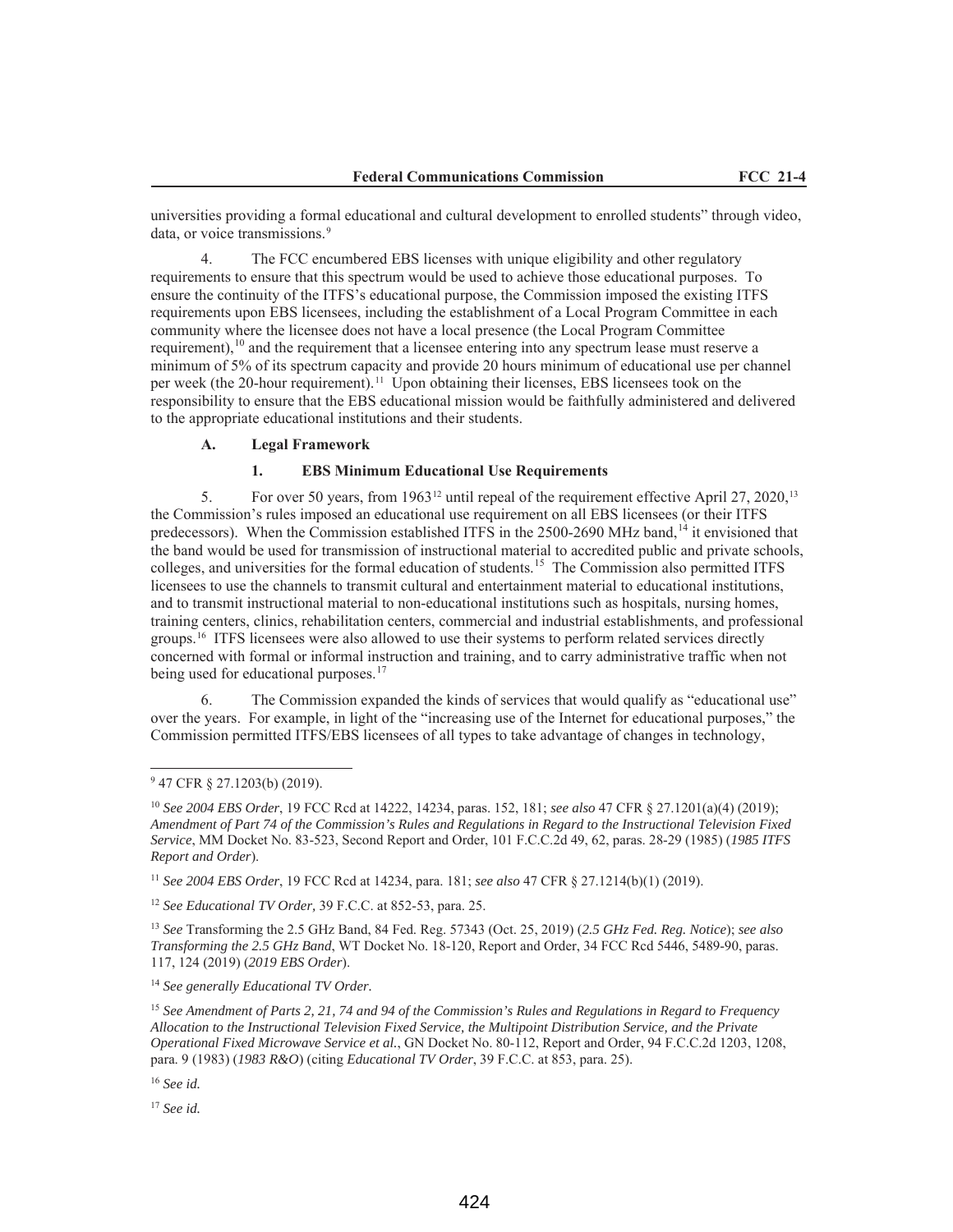including the introduction of broadband.18 The Commission similarly no longer limited permitted services to "in-classroom instruction."19 In expanding permitted use, however, the Commission retained its "content restrictions," and emphasized that the purpose of this spectrum assignment would be to "maintain the traditional educational purposes" of the original ITFS service.<sup>20</sup> Thus, the Commission continued to require channels to be used to "further the educational mission of accredited schools offering formal educational courses to enrolled students."21 The Commission repeatedly reaffirmed the applicability of the educational use requirement as a means of "safeguarding the primary educational purpose" of the spectrum.22

7. In the 2000s, a series of Commission Orders rebranded ITFS to EBS and changed certain technical rules to better reflect the likely use of the band going forward.23 Significant changes were made to the EBS band plan in 2004, in part because the existing band plan had been designed for broadcast services as opposed to broadband.<sup>24</sup> The Commission explicitly declined to relax the educational requirements or eligibility restrictions then in place, however, citing the public interest in the educational purpose of the band.25 In 2006, the Commission made further changes to the band plan transition rules and mechanisms but declined to make changes to any educational requirements.26 The Commission again revisited certain issues regarding the band plan transition in 2008, and made a number of other small changes to the Commission's rules, but did not amend the educational use requirements.<sup>27</sup>

Despite these modifications and revisions to this band, the Commission's rules included a specific mandate for EBS licensees leasing their excess capacity and using digital transmissions to "provide at least 20 hours per licensed channel per week of EBS educational usage."28 This 20-hour

### <sup>18</sup> *2004 EBS Order*, 19 FCC Rcd at 14222, para. 151.

<sup>19</sup> *Amendment of Parts 1, 21, 73, 74 and 101 of the Commission's Rules to Facilitate the Provision of Fixed and Mobile Broadband Access, Educational and Other Advanced Services in the 2150-2162 and 2500-2690 MHz Bands*, WT Docket No. 03-66, Order on Reconsideration and Fifth Memorandum Opinion and Order and Third Memorandum Opinion and Order and Second Report and Order, 21 FCC Rcd 5606, 5718, para. 273 (2006) (*2006 EBS Order*)*. See also* 47 CFR § 27.1203(c) (2019); *Amendment of Parts 21 and 74 to Enable Multipoint Distribution Service and Instructional Television Fixed Service Licensees to Engage in Fixed Two-Way Transmissions*, MM Docket No. 97-217, Report and Order, 13 FCC Rcd 19112, 19154-55, para. 81 (1998) (*Two-Way Order*).

<sup>20</sup> *2004 EBS Order*, 19 FCC Rcd at 14222, 14234, paras. 152, 181; *accord Two-Way Order*, 13 FCC Rcd at 19159- 60, paras. 89-90.

<sup>21</sup> 47 CFR § 27.1203(b) (2019). *See also Two-Way Order*, 13 FCC Rcd at 19154, para. 81 & n.189 (noting that the transmissions also could be in furtherance of the educational mission of "other eligible institution[s]").

<sup>22</sup> *Two-Way Order*, 13 FCC Rcd at 19159-60, paras. 89-90; *accord 2006 EBS Order*, 21 FCC Rcd at 5701, para. 227; *2004 EBS Order*, 19 FCC Rcd at 14222, 14234, paras. 152, 181.

<sup>23</sup> *Amendment of Parts 1, 21, 73, 74 and 101 of the Commission's Rules to Facilitate the Provision of Fixed and Mobile Broadband Access, Educational and Other Advanced Services in the 2150-2162 and 2500-2690 MHz Bands et al.*, WT Docket No. 03-66, Third Order on Reconsideration and Sixth Memorandum Opinion and Order and Fourth Memorandum Opinion and Order and Second Further Notice of Proposed Rulemaking and Declaratory Ruling, 23 FCC Rcd 5992, 5996 (2008) (*2008 EBS Order*)*. See 2006 EBS Order*, 21 FCC Rcd at 5612, para. 4; *2004 EBS Order*, 19 FCC Rcd at 14169, para. 6.

<sup>24</sup> *See 2004 EBS Order*, 19 FCC Rcd at 14177, 14182-84, paras. 22, 36-39.

<sup>25</sup> *See id.* at 14223, para. 152; *see also id.* at 14234, para. 181.

<sup>26</sup> See 2006 EBS Order, 21 FCC Rcd at 5699-701, paras. 223-28 (rejecting a proposal to increase the minimum educational use requirements and to provide guidance on meeting those requirements)*.*

<sup>27</sup> *See 2008 EBS Order*, 23 FCC Rcd at 6048-50, paras. 146-49.

<sup>28</sup> 47 CFR § 27.1214(b)(1) (2019).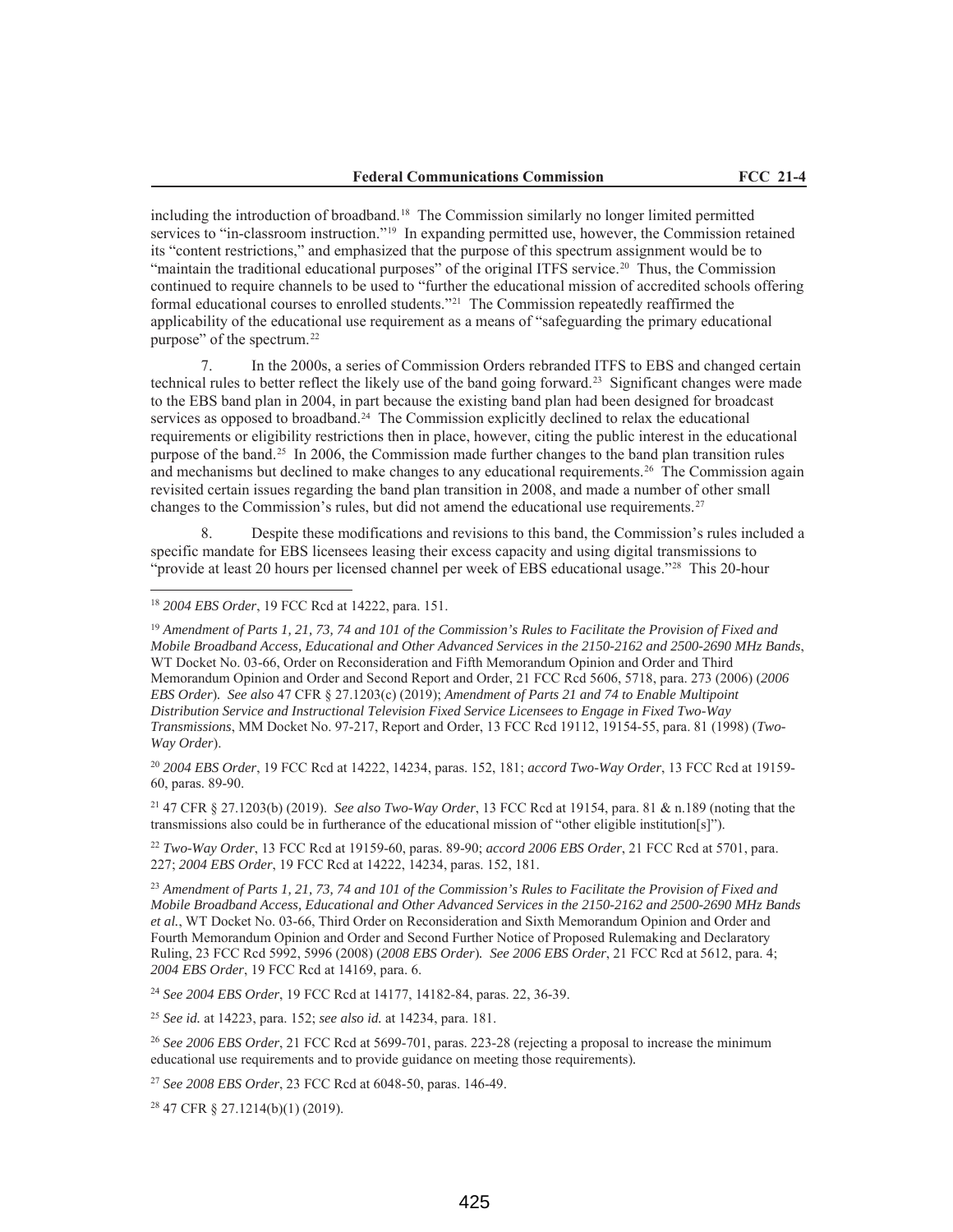requirement is "appl[ied] spectrally over the licensee's whole actual service area."29 Although the mandate applied "before leasing excess capacity," i.e.*,* as a prerequisite to any such lease, it extended throughout the lease term as well.<sup>30</sup>

9. The Commission has long been loath to substitute its judgment for that of educational authorities concerning what content or use is regarded as educational, where such use otherwise complies with Commission requirements.<sup>31</sup> Instead, the Commission stated that it would rely on the "good-faith" efforts" of licensees to ensure compliance with the educational use requirements.<sup>32</sup> The Commission cautioned, however, that licensees may bear the burden of proving compliance with the educational use requirements in audits and other situations.33 In those situations, "licensees must be ready and able to describe *and document* how they complied with [the educational-use] requirements."34 The Commission's rules also recognized that the services required of EBS licensees should be provided "in a manner and in a setting conducive to educational usage."35

## **2. EBS Local Program Committee Requirement**

10. As part of ensuring that the educational purpose of the ITFS/EBS band was carried out, the Commission limited eligibility for ITFS licenses to entities meeting certain qualifications. The *Educational TV Order* limited eligibility to "institutional or governmental organization[s] engaged in the formal education of enrolled students or to a nonprofit organization formed for the purpose of providing instructional television material to such institutional or governmental organizations."36 The Commission declined to expand the categories of entities eligible to obtain licenses to include either "commercial organizations such as private vocational schools, professional associations, lang[ua]ge schools, dancing academies, etc.," or municipal services such as training police officers or public health workers, in order to ensure adequate spectrum availability to meet educational demands.<sup>37</sup> The strong focus on direct education of students was thus a cornerstone of the Commission's eligibility requirements from the beginning of the ITFS/EBS service.

11. In 1985, the Commission reexamined the eligibility requirements for the band.38 At the time, many commenters asked the Commission to limit eligibility for ITFS licenses to local applicants.<sup>39</sup> The Commission recognized that "[l]ocally based educational entities have been convincingly demonstrated by the comment[e]rs to be the best authorities for evaluating their educational needs and the needs of others they propose to serve in their communities, for designing courses to suit those needs, and

## <sup>29</sup> *Id.*

<sup>30</sup> *See, e.g., id.* § 27.1214(b)(2) (2019); *2019 EBS Order*, 34 FCC Rcd at 5448, para. 7; *Amendment of Parts 1, 21, 73, 74 and 101 of the Commission's Rules to Facilitate the Provision of Fixed and Mobile Broadband Access, Educational and Other Advanced Services in the 2150-2162 and 2500-2690 MHz Bands et al.*, WT Docket No. 03- 66, Notice of Proposed Rulemaking, 33 FCC Rcd 4687, 4689, para. 4 (2018) (*2018 EBS NPRM*); *2004 EBS Order*, 19 FCC Rcd at 14234, para. 181.

<sup>31</sup> *Two-Way Order*, 13 FCC Rcd at 19154, para. 81 n.188*. See also 1985 ITFS Report and Order,* 101 F.C.C.2d at 80, para. 75.

<sup>32</sup> *Two-Way Order*, 13 FCC Rcd at 19162, para. 94*. See also 2006 EBS Order*, 21 FCC Rcd at 5701, para. 227.

<sup>33</sup> *See Two-Way Order*, 13 FCC Rcd at 19154, 19162, paras. 81 n.188, 94.

<sup>34</sup> *Id.* at 19162, para. 94 (emphasis added).

<sup>35</sup> 47 CFR § 27.1201(a)(3) (2019).

<sup>36</sup> *See Educational TV Order*, 39 F.C.C. at 864; *see also id*. at 853-54, paras. 27-29.

<sup>37</sup> *See id.* at 854, para. 28.

<sup>38</sup> *See 1985 ITFS Report and Order*, 101 F.C.C.2d at 62, paras. 28-29.

<sup>39</sup> *Id.* at 54, para. 8.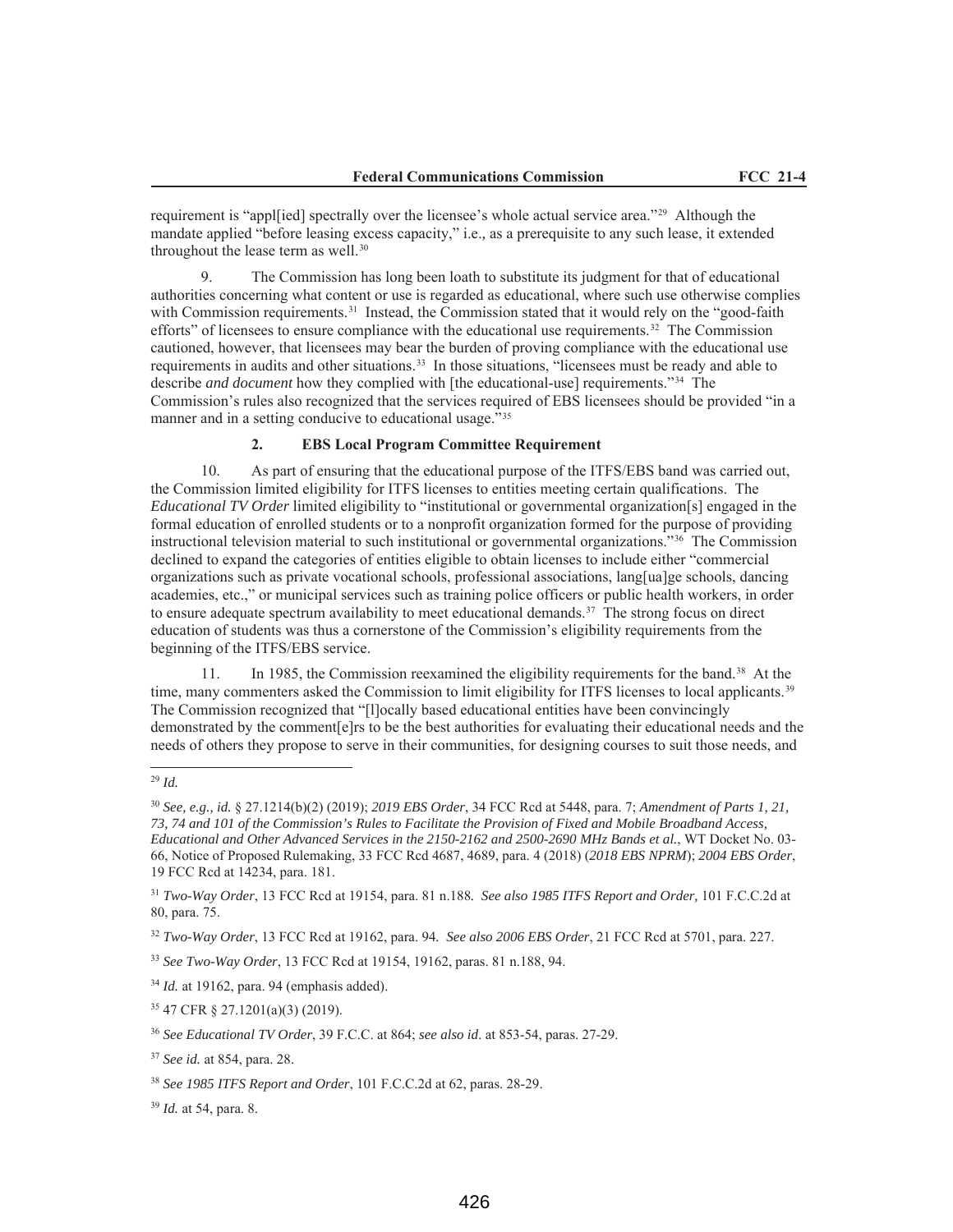for scheduling courses during the school year."40 But because the Commission believed that national organizations could "have a significant role to play in the development and delivery of ITFS service," the Commission did not ban non-local applicants. $4<sup>1</sup>$  Instead, recognizing the importance of ensuring adequate educational use of the service, the Commission established special requirements for non-local applicants, including a requirement to provide letters from local accredited educational institutions demonstrating that the applicant's programming would be incorporated into the institution's curriculum<sup>42</sup> and a requirement to establish a Local Program Committee.<sup>43</sup>

12. The Commission established the Local Program Committee requirement in the *1985 ITFS Report and Order* as part of an effort to adequately support and preserve the educational nature of the ITFS band.44 The rule required that "[n]onlocal applicants, in addition to submitting letters from proposed receive sites, must demonstrate the establishment of a local program committee in each community where they apply."45 Each receive site letter was required to include confirmation that a member of the institution's staff would serve on the Local Program Committee and show that the representative would aid in the selection, scheduling, and production of the programming received over the system.46 The Commission established this requirement to ensure that, when a licensee was not an accredited local educational institution, the licensee's spectrum nonetheless was used for educational purposes appropriate to the local community.47

13. The Local Program Committee requirement remained in effect even while other alterations were made to reflect the changed regulatory circumstances of the band. In 2004, the Commission reorganized the original part 74 rules into part 27, but made no modifications to the rule text.48 When the Commission modified several rules relating to EBS educational requirements in 2008, including certain other requirements for non-local licensees, it did not alter the Local Program Committee requirement.<sup>49</sup> Instead, the Commission modified section  $27.1201(a)(3)$  of the Commission's rules to better accommodate both technological and regulatory developments.<sup>50</sup> While the expansion of services available through EBS licenses and spectrum has grown to include broadband and data services, EBS licensees remained obligated to use their channels to "further the educational mission of accredited schools offering formal educational courses to enrolled students."<sup>51</sup> EBS licensees were thus obligated to ensure they were meeting their requirement to deliver the content and educational use that was relevant to the local communities they serve.

<sup>45</sup> *See id.* at 110; 47 CFR § 74.932(a)(5) (1985); 47 CFR § 27.1201(a)(4) (2019).

<sup>46</sup> *See 1985 ITFS Report and Order*, 101 F.C.C.2d at 62, para. 29.

<sup>49</sup> *See 2008 EBS Order*, 23 FCC Rcd at 6048-50, paras. 146-49.

<sup>40</sup> *Id.* at 56, para. 16.

<sup>41</sup> *Id.* at 56, para. 17.

<sup>42</sup> *Id.* at 60-62, paras. 25-27.

<sup>43</sup> *Id.* at 62, para. 28.

<sup>44</sup> *See id*. at paras. 28-29.

<sup>47</sup> *See id.* at para. 28.

<sup>48</sup> *See 2004 EBS Order*, 19 FCC Rcd at 14236, para. 186.

<sup>50</sup> *Id.*

<sup>51</sup> 47 CFR § 27.1203(b) (2019); *see also id.* § 27.1201(a)(3) (stating that where broadband or data services are proposed, the receive-site letter "should indicate that the data services will be used in furtherance of the institution's educational mission and will be provided to enrolled students, faculty and staff in a manner and in a setting conducive to educational usage").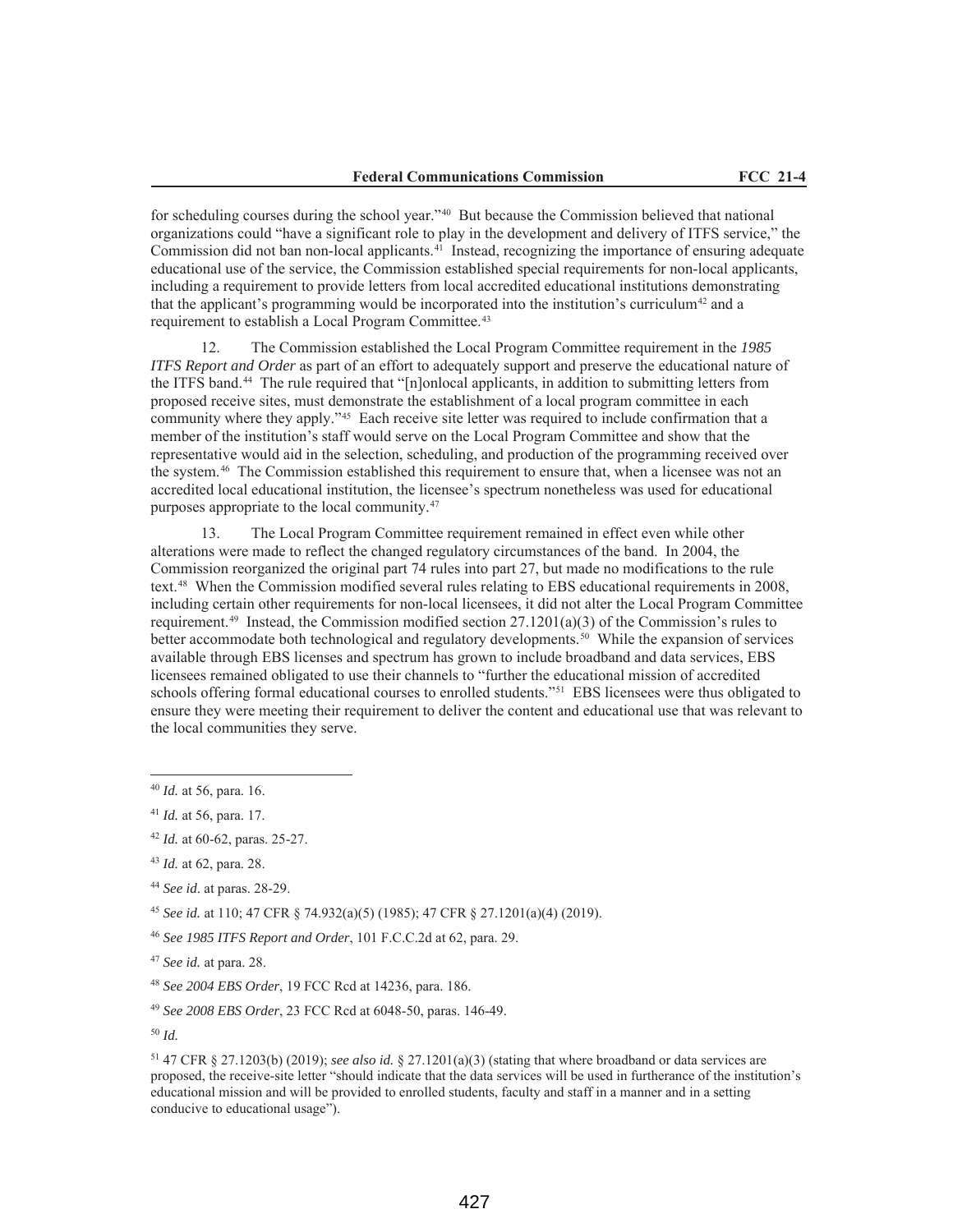### **B. Factual Background**

14. The North American Catholic Educational Programming Foundation is a Rhode Island nonprofit corporation formed in 1989.52 The Foundation is the sole owner and parent of Educational Broadband Service Agency LLC, which does business under the name Mobile Beacon.<sup>53</sup> Mobile Beacon was formed for the primary purpose "of distributing the broadband service and devices to which the Foundation is entitled under its Leases to qualified educational and nonprofit entities throughout the United States. Mobile Beacon's mission is directly tied to the Foundation's, which is to expand access to educational opportunities and resources through its activities."<sup>54</sup> The Foundation holds 53 EBS licenses<sup>55</sup> and has entered into spectrum leasing agreements for all but one of its licenses.56 All the spectrum leasing agreements are with Clearwire Corporation (hereinafter Sprint), $57$  and include a provision that the licensee reserves a 5% educational spectrum capacity for use by the Foundation.<sup>58</sup>

15. The Foundation asserts that its mission is to "expand access to educational opportunities and resources through its activities"<sup>59</sup> as well as "provide religious and educational programming and broadband access to schools, libraries, and other nonprofit organizations."60 To support its activities, the Foundation asserts that its "educational purposes include, but are not limited to, making online educational programming available to schools and broadband services available to accredited educational institutions and governmental organizations within NACEPF's license areas to further those institutions' educational missions."61 While its mission is ostensibly educational in nature, the Foundation's primary focus is on its broadband service distributed through Mobile Beacon.62 Through its leases with Sprint, the Foundation provides free or low cost mobile broadband service to accredited schools, libraries and other

<sup>54</sup> *Id.* at 2.

<sup>55</sup> *Id.* at 12.

<sup>56</sup> *Id.* at 2, 20-21. Call sign WQXS628 was recently granted by the Commission and is not under lease. *Id.* at 2.

<sup>57</sup> Clearwire Corporation is owned by Sprint. *See* Sprint Corp., Annual Report (Form 10K), at Exh. 21 (May 29, 2019), https://www.sec.gov/Archives/edgar/data/101830/000010183019000022/sprintcorp10-kexhibit21201.htm (last visited Aug. 27, 2020). T-Mobile has since acquired Sprint in a merger that was approved by the Commission in 2019. *See Applications of T-Mobile US, Inc., and Sprint Corporation, et al., for Consent to Transfer Control of Licenses and Authorizations,* Memorandum Opinion and Order, Declaratory Ruling, and Order of Proposed Modification, 34 FCC Rcd 10578 (2019)*.*

<sup>58</sup> The Foundation entered into two Master Lease Agreements with Clearwire Spectrum Holdings II, LLC and then separate Long Term *De Facto* Transfer Individual Use Agreements (IUAs) for each of its call signs with the exception of WQXS628 whose spectrum is not being leased. The Foundation is the licensee of Station WLX344, however, an IUA was provided for WLX334, not WLX344. *See* Educational Broadband Service Long Term De Facto Transfer Individual Use Agreement, dated July 31, 2006, by and between North American Catholic Educational Programming Foundation, Inc., and Clearwire Spectrum Holdings II LLC (Bates No. NACEPF LOI00016370) (referencing call sign WLX334). The Foundation is not the licensee of Station WLX334, thus it is possible that the IUA for WLX344 was prepared with the erroneous call sign of WL334.

<sup>59</sup> Foundation Revised Response at 2.

<sup>60</sup> *Id.* at 6. The Foundation provides "Catholic religious programming to the general public through various modes of communication and media." *Id.* at 6. Additionally, the Foundation "produced and continues to offer online 20 full-semester distance learning courses." *Id.* These courses are still available online, free of charge, to schools across the country. *Id.*

<sup>61</sup> *Id.* at 8.

<sup>62</sup> *Id.* at 2.

<sup>52</sup> Foundation Revised Response at 1, 5. The Foundation is recognized as a tax-exempt corporation under Section 501(c)(3) of the Internal Revenue Code. *Id*. at 1; *see also* 26 U.S.C. § 501(c)(3).

<sup>53</sup> Foundation Revised Response at 1. Mobile Beacon derives its tax-exempt status from the Foundation's status.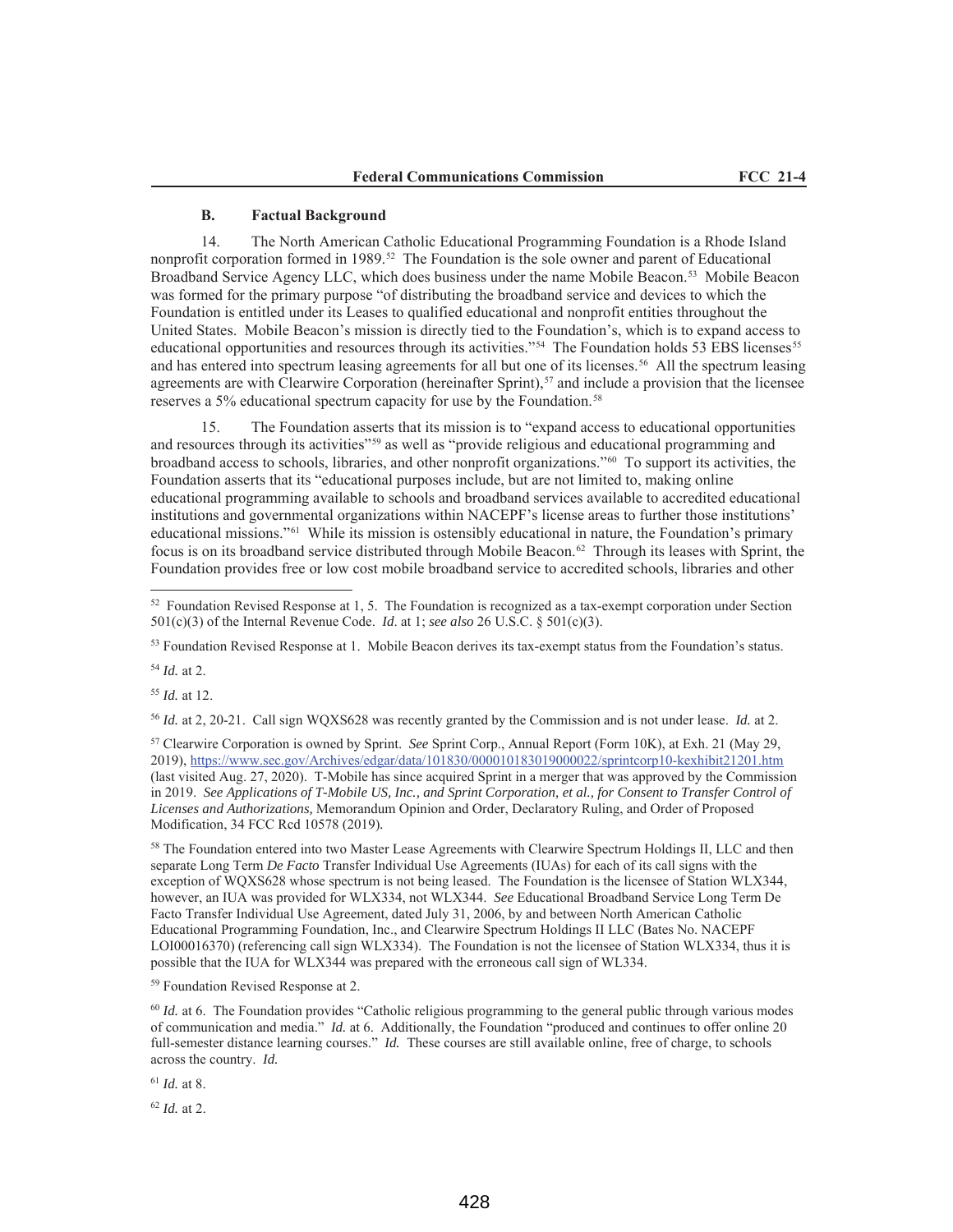nonprofit entities.63 Specifically, the Foundation states that it provides each of its educational institution receive sites, with portable hotspots, for the schools to gain access to the "Sprint wireless broadband network to connect to the internet. The Foundation gives schools the discretion to determine how they use the hotspots to advance their educational missions."64

16. The Foundation's lease agreements, however, are silent regarding the 20-hour requirement.65 The Foundation has converted its receive site information to an online database system (Database).66 This Database appears to be the primary source of contact and information that the Foundation currently maintains with its receive sites. The Foundation's Database, however, does not monitor how or whether its educational institutions are using their broadband services sufficiently enough to meet the 20-hour requirement.

17. The Foundation, by its own admission, also failed to maintain any active Local Program Committees.<sup>67</sup> The Foundation created Local Program Committees for each of its original EBS licenses,<sup>68</sup> but claims that regulatory changes vacated the legal requirement to maintain Local Program Committees, so that it no longer has any such committees.<sup>69</sup>

## **III. DISCUSSION**

### **A. The Foundation Did Not Demonstrate Its Compliance with the Minimum Educational Use Requirement for EBS Licensees**

18. Our LOI to the Foundation requested information regarding the status of its EBS licenses since 2009. Nonetheless, the statute of limitations for this action is one year, $\pi$ <sup>0</sup> and accordingly we focus our review on the Foundation's EBS license compliance for the period from December 9, 2019 through April 27, 2020 when the educational use requirements were eliminated.<sup>71</sup> The Foundation's violations, however, appear to extend back several years prior to this review period. During this period, the Commission's EBS rules gave licensees the flexibility to enter into a spectrum leasing arrangement to transmit material other than educational programming if the licensee: (1) reserved a minimum of 5% of the capacity of its channels for educational uses consistent with section 27.1203(b) and (c) of the Commission's rules,<sup>72</sup> and (2) provided at least 20 hours per licensed channel per week of EBS educational use.73

<sup>66</sup> Foundation Revised Response at 9; *see also id*. at Exh. A, Table 8c.

<sup>69</sup> *Id.* at 18.

<sup>70</sup> The applicable statute of limitations for these violations is one year. *See* 47 U.S.C. § 503(b)(6).

<sup>71</sup> Although the educational use requirements of section  $27.1214(b)(1)$  of the Commission's rules were eliminated effective April 27, 2020, the Foundation and the Enforcement Bureau entered into a tolling agreement regarding the Enforcement Bureau's investigation into the Foundation's EBS practices. *See* Tolling Agreement Executed between NACEPF and Federal Communications Commission (executed Oct. 26, 2020) (on file in EB-IHD-19-00029570) (Tolling Agreement). The Tolling Agreement extended the relevant statute of limitations period for each potential violation for 30 calendar days. Thus, this Notice of Apparent Liability addresses apparent violations that occurred between December 9, 2019, and April 27, 2020.

<sup>72</sup> 47 CFR § 27.1203(b)-(c) (2019).

<sup>73</sup> *Id*. § 27.1214(b)(1) (2019).

<sup>63</sup> *Id.* at 6.

<sup>64</sup> *Id.* at 10.

<sup>65</sup> *See* 47 CFR § 27.1214(b)(1) (2019).

<sup>67</sup> *Id*. at 18.

<sup>68</sup> *Id.* at 17.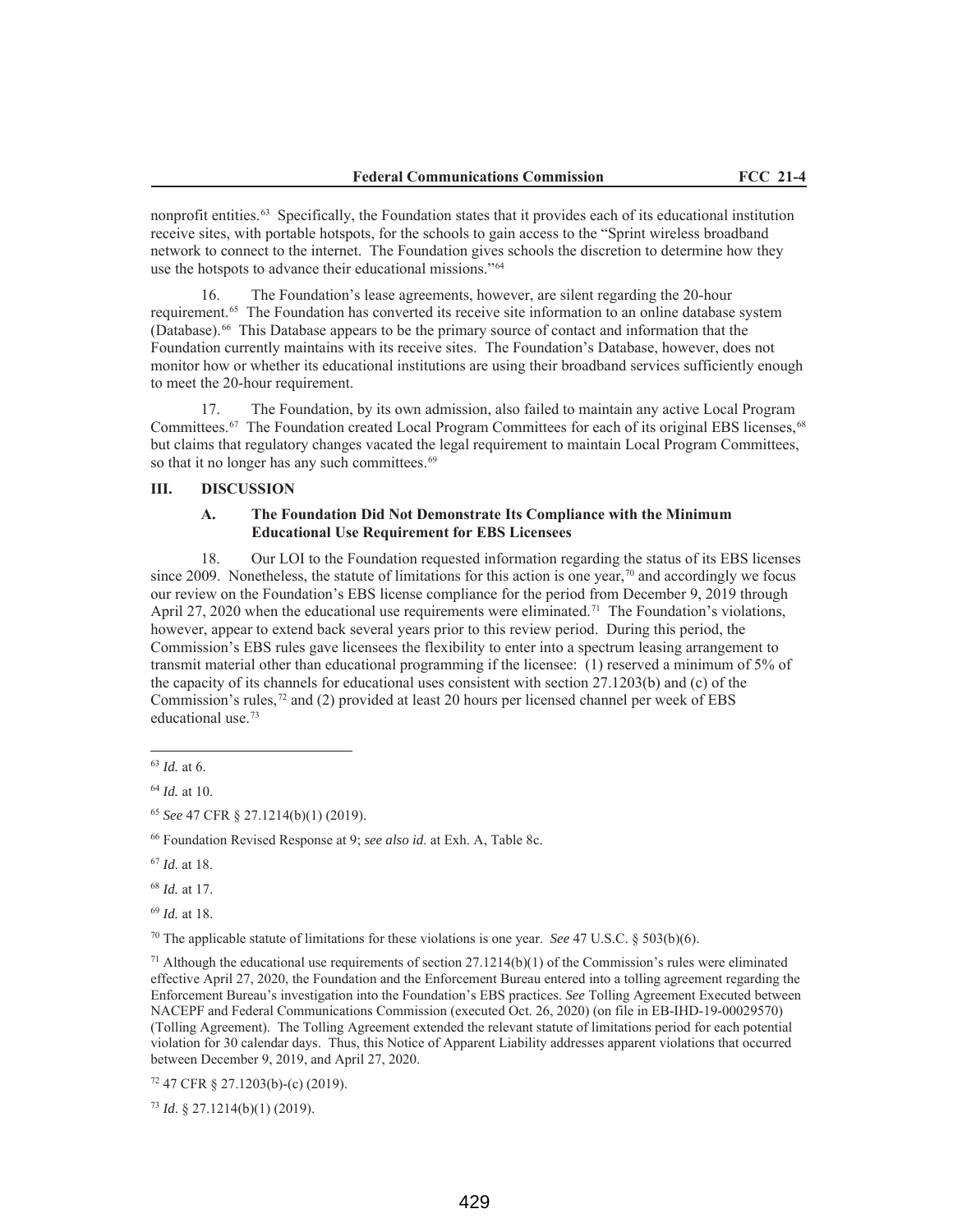19. Based on our review of the record, the terms of the Foundation's lease agreements, and the information provided in this investigation, the Foundation failed to provide sufficient documentation and information describing how it complied with and met the 20-hour requirement for leased spectrum.<sup>74</sup> The Foundation claims that it fulfills it 20-hour requirement by deploying "tens of thousands of broadband accounts which are used for educational purposes" and that this deployment is sufficient to satisfy the Commission's 20-hour requirement.<sup>75</sup> No documentation was provided by the Foundation, however, to support this claim.<sup>76</sup> This is not surprising given that the Foundation primary list of receive sites with which it has a direct relationship consists of its online Database, which is used by schools to register for services or renew existing services.77 The Foundation does not maintain or collect information from any educational institutions other than information voluntarily input by the receive sites into the Database.<sup>78</sup> While the online Database registration form asks the applicant  $\{$ 

### limited information provided by the responding receive sites varies significantly, from {[

]}<sup>80</sup> Without any

]}.79 The

accountability or monitoring, it is unclear how the Foundation is able to state or demonstrate that it is able to meet its 20-hour requirement for 52 of its EBS licenses in the authorized areas of operation.<sup>81</sup> For

<sup>74</sup> *Id*.

<sup>75</sup> Note that confidential material is noted in yellow highlighting and double brackets. Foundation Revised Response at 23. *See contra* Foundation Revised Response, Exh. A, Table 8c – Receive Site Data Export ({[

]]). The Foundation's affiliate Mobile Beacon has created a broadband device donation program through TechSoup which donates thousands of mobile hot spots and wireless devices to schools, nonprofits, and public libraries. *Id.* at 7. Additionally, Mobile Beacon's Digital Wish donation program has donated more than 3,100 devices and provided unlimited broadband accounts to schools throughout the United States. *Id.* As commendable as these donation programs are, the Foundation does not appear to associate them with its EBS licenses and it is not clear from the information provided by the Foundation whether any of the active educational institutions in its EBS licensed areas of operation are the beneficiaries of these programs. Since its licenses do not cover the entire United States, the Foundation cannot be certain that this information can be attributed to its current EBS program and licenses.

 $76$  The Foundation appears to open the door for monitoring the 20-hour requirement through several of its IUA's in 2018 and 2019 by requiring that {[

]} However, the Foundation did not provide any follow-up documentation or explanation supporting actual monitoring of this 20-hour requirement by its receive sites.

<sup>77</sup> Foundation Revised Response at 10; *id*. at Exh. A, Table 8c – Receive Site Data Export.



<sup>81</sup> Although the Foundation holds 53 EBS licenses, call sign WOXS628 was recently granted by the Commission. This license is not subject to any lease agreement and thus was not required to comply with the 20-hour educational use rules. Foundation Revised Response at 9, n.9.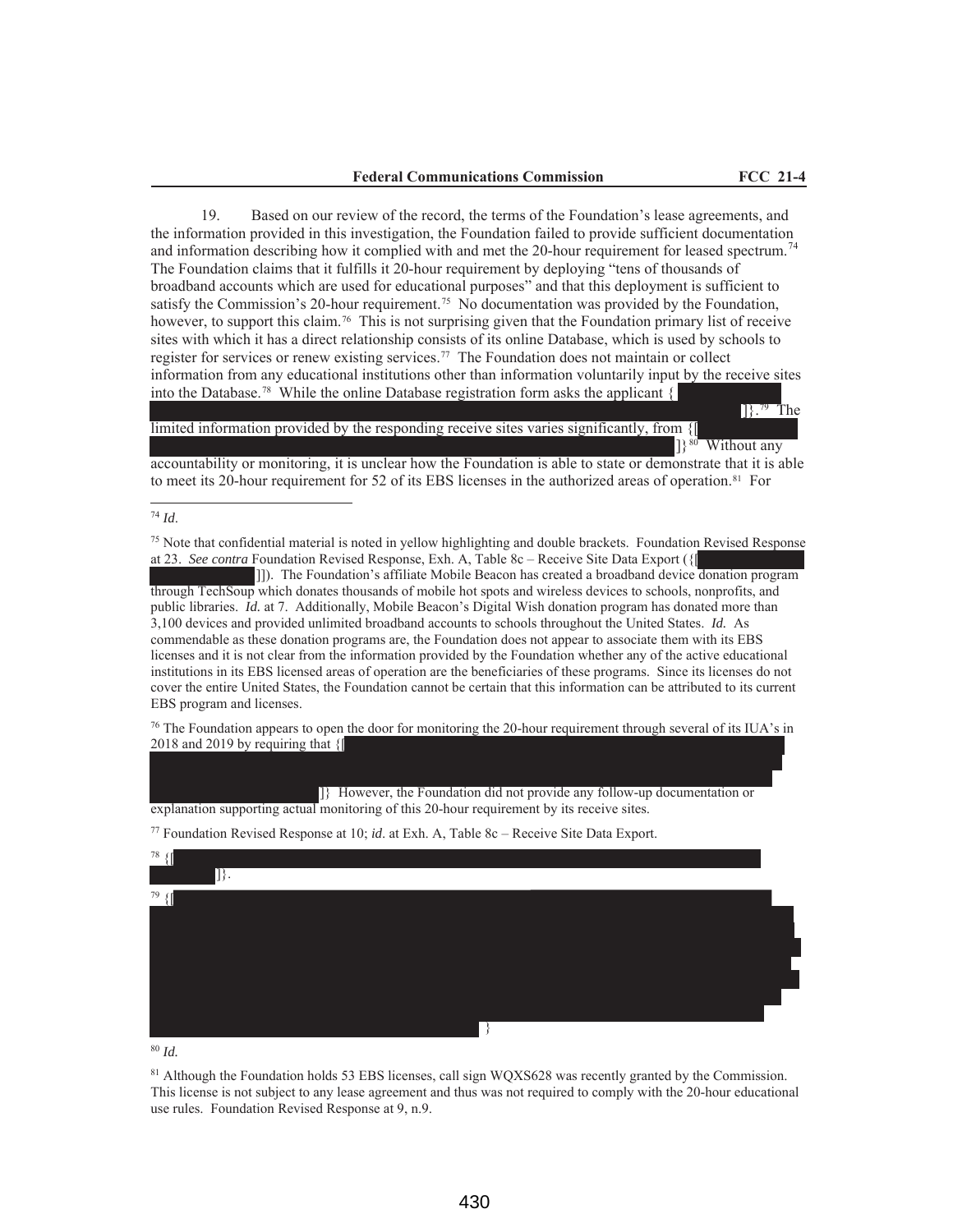## example, according to the {[

Foundation admits that the information in its Database {[ ]}83

20. The Foundation claims that the phrase "whose purposes are educational" in former section 27.1201(a) of the Commission's rules "necessarily includes activities *beyond* 'providing educational and instructional television material to such accredited institutions and governmental organizations.'"84 The Foundation further asserts that section 27.1201(a) does not preclude an EBS licensee from having other charitable purposes "so long as it maintains its educational purposes."85 The Foundation espouses the use of its broadband service, distributed through Mobile Beacon, across the country to support learning at every level.<sup>86</sup> In addition to providing service to schools, the Foundation also provides services to "libraries, housing authorities, public radio stations, nonprofits, emergency service/first responders, and digital inclusion nonprofits focused on serving low-income households."87 The Foundation states that it's educational purpose includes "making online educational programming available to schools, and broadband services available to accredited educational institutions and governmental organizations, within NACEPF's license areas to further those institutions' educational missions."88 Despite this laudable educational purpose, the Foundation did not provide documentation or information necessary to demonstrate how it meets its 20-hour requirement in its EBS licensed areas.

21. The Commission's EBS rules specifically stated that "[a]uthorized educational broadband channels must be used to further the educational mission of accredited schools offering formal educational courses to enrolled students."89 The Commission's reluctance to substitute its judgment for that of educational authorities concerning what content or use is regarded as educational does not excuse the Foundation's conduct here because the Foundation has not pointed us to any educational content in this case nor has the Foundation otherwise established that the content or use of the relevant EBS licenses meets the requirement in the Commission's rules. In fact, the Foundation's response indicates that the Foundation has no idea how or whether any of the educational institutions in its licensed areas are using its services.90 The Commission relies on the "good faith efforts" of licensees to comply with its educational use requirements.91 But licensees bear the burden of proving compliance with the educational use—and "must be ready and able to describe *and document* how they complied with [the educationaluse] requirements."92 There may be a case where a question arises about whether particular content does or does not qualify as sufficiently educational in nature, but this does not appear to be one of those cases.

<sup>86</sup> *Id*.

<sup>87</sup> *Id.*

<sup>91</sup> *Two-Way Order*, 13 FCC Rcd at 19162, para.94; *see also 2006 EBS Order*, 21 FCC Rcd at 5701, para.227.

 $\}$ <sup>82</sup> Moreover, the

<sup>82</sup> *Id*. at Exh. A, Table 8c – Receive Site Data Export.

<sup>83</sup> *Id.* at 1.

<sup>84</sup> *Id*. at 5-6 (emphasis in original); *see* 47 CFR § 27.1201(a) (2019).

<sup>&</sup>lt;sup>85</sup> Foundation Revised Response at 6.

<sup>88</sup> *Id*. at 8.

<sup>89</sup> 47 CFR § 27.1203(b) (2019).

<sup>&</sup>lt;sup>90</sup> Indeed, the only tool used by the Foundation to ascertain whether an educational institution is still active is whether the  ${]}$  Foundation Revised Response at Exh. A, Table 8c – Revised Site Data Export.

<sup>92</sup> *Two-Way Order*, 13 FCC Rcd at 19162, para. 94 (emphasis added).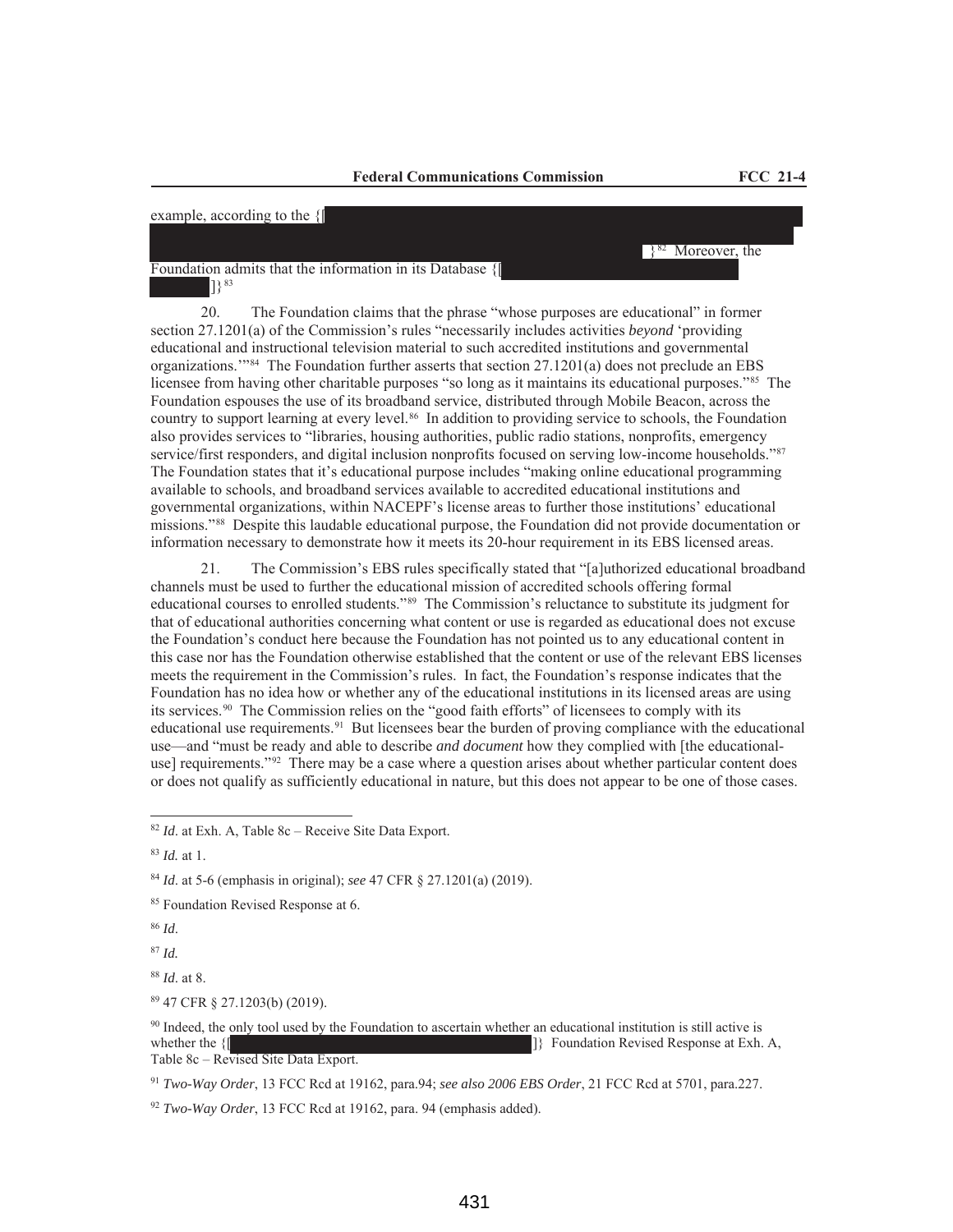By choosing to lease out the spectrum associated with its EBS licenses, the Foundation became responsible for complying with the 20-hour requirement in former section  $27.1214(b)(1)$  of the Commission's rules. The Foundation has failed to demonstrate that it satisfied this specific rule requirement.

22. The Foundation's lack of oversight and communication with the educational institutions in its EBS license areas became apparent when, in its response to our LOI, it stated that:

in the time allowed, NACEPF verified at least one school listed as 'Active' is located within the GSA associated with each EBS license. To confirm this, NACEPF determined the geolocation coordinates of each Receive Site using publicly available address information and used a public geocoding service to translate these addresses into latitudes and longitudes. Standard geospatial analysis techniques were then used to confirm that the resulting coordinates are located within the appropriate GSAs.<sup>93</sup>

This, in sum, highlights the Foundation's complete lack of knowledge as to the location of its receive sites and whether they are located within the areas covered by its EBS licenses. By extension, it also reveals the Foundation's ignorance as to whether each license is meeting the 20-hour requirement. The Foundation's laissez-faire attitude towards complying with the Commission's 20-hour requirement has resulted in an apparent failure to meet its obligations as an EBS licensee, failure to meet the Commission's rule requirements, and failure to meet the educational needs of the affected students and faculty.

23. The Commission's rules contemplated that broadband and data services would be used to further the receive site's educational mission and would be provided to enrolled students, faculty, and staff in a manner and in a setting conducive to educational uses.<sup>94</sup> The Foundation's mere distribution of hardware to its educational institution receive sites failed to meet this requirement. It was incumbent upon the Foundation, as the EBS licensee, to ensure that the hardware was being put towards the 20-hour requirement. The Foundation, however, failed to conduct any follow-up with its receive sites to ensure that the hotspots were being put towards any use, let alone an educational one. We find that the Foundation has failed to demonstrate that it provided 20 hours per licensed channel per week of EBS educational use and was therefore in apparent violation of former section  $27.1214(b)(1)$  of the Commission's rules.<sup>95</sup>

## **B. The Foundation Failed to Maintain Local Program Committees**

24. Beginning 25 years ago, the Commission's rules required non-local ITFS applicants to establish a Local Program Committee in each community they proposed to serve.<sup>96</sup> While the Commission created no "detailed regulatory requirements" concerning the composition of the committees, this did not permit them to dissolve.<sup>97</sup> Instead, the Commission made clear from the beginning that these committees must persist, noting that "[e]ach receive site, however, should have some representation so that its particular programming and scheduling needs will be considered."98 Since its adoption in section  $74.932(a)(5)$  note 3, and until recently as section  $27.1201(a)(4)$ , the language of the rule required the appointment of a member of the receive site's staff who "will serve" on the Local

<sup>98</sup> *Id.*

<sup>&</sup>lt;sup>93</sup> Foundation Revised Response at 11.

<sup>94</sup> 47 CFR § 27.1201(a)(3) (2019).

<sup>95</sup> *Id.* § 27.1214(b)(1) (2019).

<sup>96</sup> *1985 ITFS Report and Order*, 101 F.C.C.2d at 62, para. 28.

<sup>97</sup> *Id.* at 62, para. 29.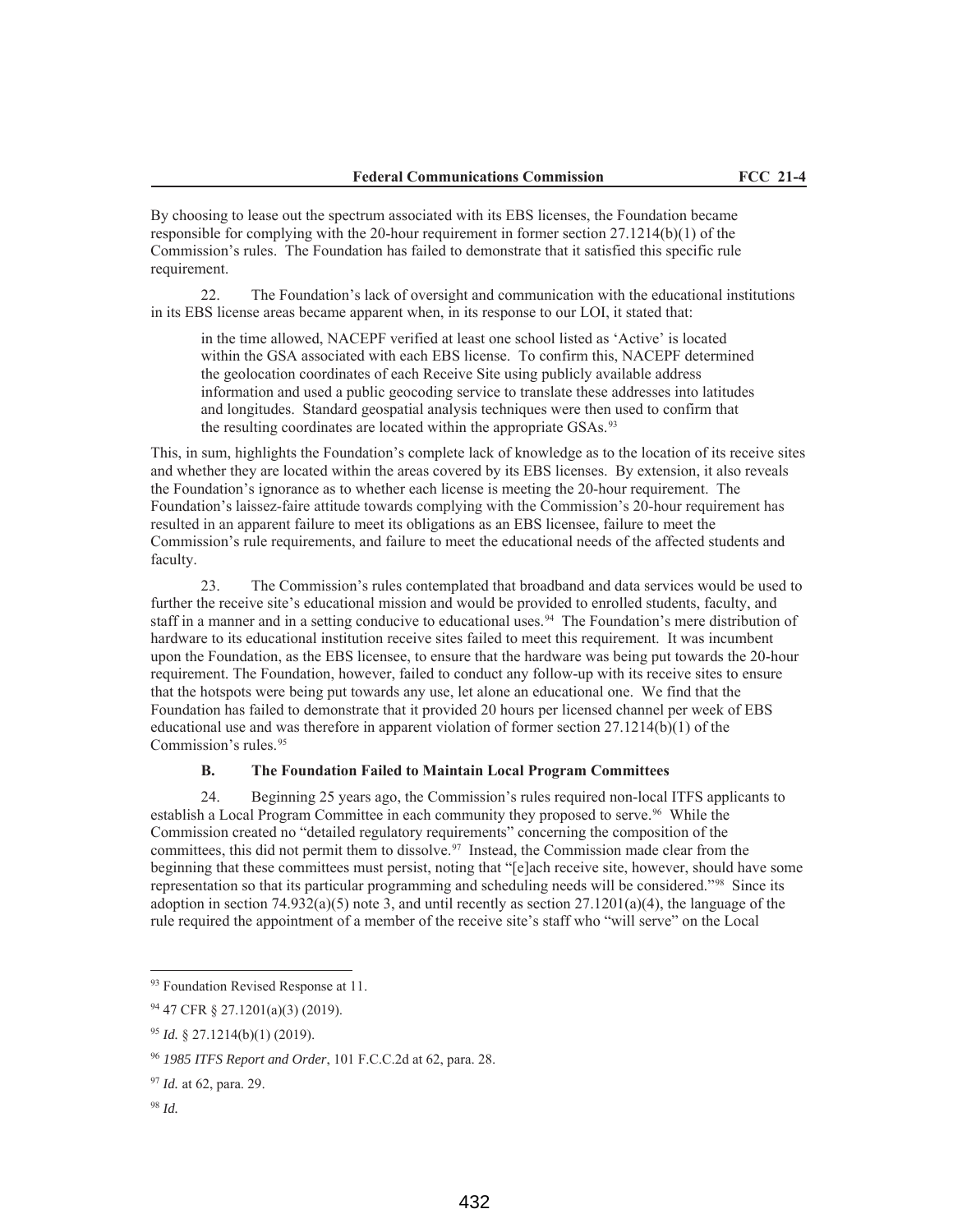Program Committee and "will aid in the selection, scheduling and production of the programming."99 The Commission relied upon this statement in the future tense, indicating an ongoing and continuing state of affairs, in approving these licenses. Moreover, the rule's reference to "scheduling" similarly indicates that the Commission intended for the Local Program Committee to provide ongoing assistance throughout the license term.

25. The Foundation admits that, while it did establish Local Program Committees when it applied for each of its receive sites, it "has since ceased to operate LPCs, as its licenses are no longer used to transmit any form of pre-schedule programming."100 The Foundation's apparent failure to comply with the Commission's requirement for Local Program Committees means that the local communities that the Foundation was supposed to service via its 52 licenses lacked the mechanism for local input and feedback envisioned by the Commission's rules.101 Indeed, were it the case that the Foundation had maintained Local Program Committees, it is possible that the Foundation would have also been more careful about its responsibility to confirm that the programming substitute was actually provided to the educational and public institutions, instead of simply being offered without any follow-up.

26. The Foundation's claims that "an LPC would serve no function" after the license has "transitioned away from any form of pre-schedule programming to the provision of high-speed internet connectivity" $102$  is meritless. While the Commission has modified the EBS rules throughout the years,  $103$ the Commission did not alter or eliminate the requirement for Local Program Committees until recently.104 Although modifications to the Commission's EBS rules in 2008 included adjustments to other requirements for non-local licensees, the Local Program Committee requirement remained intact.105 The 2008 rule revisions demonstrated that the Commission was aware of the changed circumstances for the ITFS/EBS band since 1985, and nonetheless chose to retain the Local Program Committee requirement. Thus, the Foundation's failure to maintain Local Program Committees constituted an apparent violation of former section  $27.1201(a)(4)$  of the Commission's rules.<sup>106</sup> The Local Program Committee requirement cannot be "willed away" by the Foundation or any other licensee because of a self-serving belief that the technological changes in the EBS service obviated an explicit requirement in the Commission's rules. The responsibility for determining the elimination or modification of a Commission rule lies with the Commission, not a licensee.

27. Finally, the Foundation's creation of Local Program Committees as part of its original applications did not absolve the Foundation from its continuing obligation to maintain and convene such committees. The purpose of the Local Program Committees was to ensure that each educational institution being served would have local representation so that its particular programming and scheduling

<sup>99</sup> 47 CFR § 27.1201(a)(4) (2019); 47 CFR § 74.932(a)(5), note 3 (1985).

<sup>&</sup>lt;sup>100</sup> Foundation Revised Response at 18.

<sup>&</sup>lt;sup>101</sup> Station WNC521 is located within the GSA containing the Foundation's headquarters, thus the Foundation is a local licensee with respect to that license and was not subject to the Local Program Committee requirement. Additionally, the Foundation claims that the Commission did not require proof of a Local Program Committee when the Foundation filed its application for its Sierra Vista, Arizona license, call sign WQXS628. Foundation Revised Response at 18 n.15. This statement is inaccurate. When the Foundation originally filed its initial application in 1995, it did in fact include a Local Program Committee statement and letters. NACEPF Initial Application for ITFS Station in Sierra Vista, Arizona, File No. BPIF19951020JD, at Exh. 1 (filed Oct. 20, 1995).

<sup>&</sup>lt;sup>102</sup> Foundation Revised Response at 18.

<sup>103</sup> *See, e.g., 2004 EBS Order*.

<sup>104</sup> *See 2019 EBS Order*, 34 FCC Rcd at 5456, para. 25.

<sup>105</sup> *See 2008 EBS Order*, 23 FCC Rcd at 6048-50, paras. 146-49.

<sup>106</sup> 47 CFR § 27.1201(a)(4) (2019).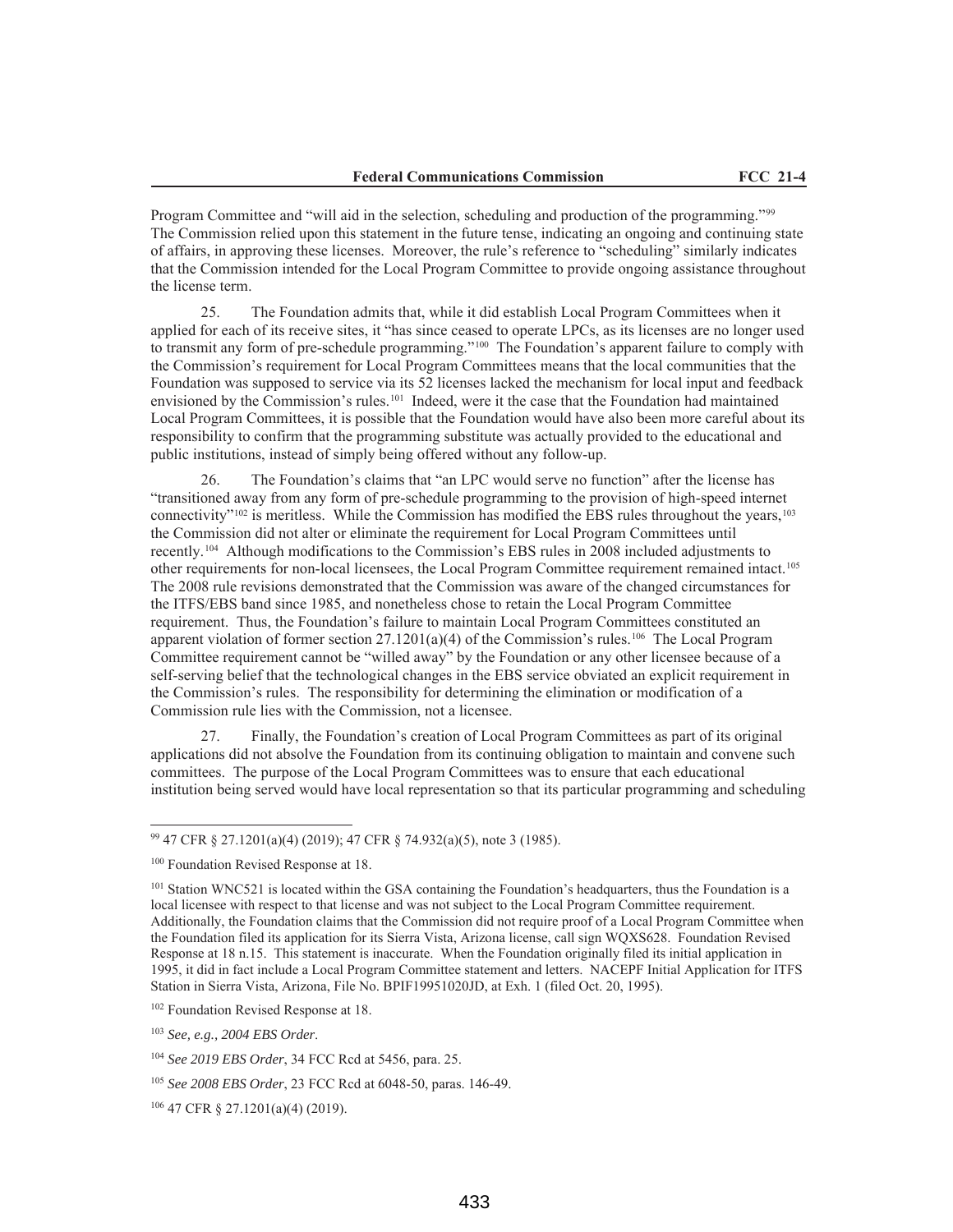needs would be considered. The educational content for a school in New York City, for example, may be different than what is useful to a school in Helena, Montana. As technology evolved, the input by members of the local community could have served as a valuable resource to ensure that the educational institution and overall community received services that reflected the needs of the community. At a minimum, Local Program Committees could have informed the Foundation of the continued availability and quantity of services provided under the licenses—services which, as noted above, the Foundation cannot substantiate were ever provided during the relevant investigation period. Both the plain language of the rule and the policy justifications underlying adoption of the rule compelled the Foundation to maintain a connection with its non-local educational institutions throughout the terms of its licenses.

### **C. Rules in Effect at Time of Violation Govern Conduct in Question**

28. Commission precedent holds that the Commission's rules in effect at the time of an apparent violation govern the conduct in question, even if the rules are later revised.107 The Commission's rules establish agency policy until such time as they are rescinded or amended in a noticeand-comment rulemaking.108 The agency undertook a significant restructuring of the EBS band in 2019, including a new band plan, updated performance requirements, and a new geographic area licensing system for future licensees.<sup>109</sup> Under this new plan, incumbents retained their existing channels and service areas.<sup>110</sup> Additionally, all previous eligibility requirements, including the various educational use requirements and Local Program Committee obligations, ceased being effective on April 27, 2020.111 Until the Commission's new rules established in the *2019 EBS Order* took effect, however, the Commission's previous rules governed the actions of EBS licensees.<sup>112</sup>

29. The former EBS rules required EBS licensees leasing their excess spectrum to provide "at least 20 hours per licensed channel per week of EBS educational usage" as well as maintain a Local Program Committee in areas where the licensee was considered a non-local applicant.<sup>113</sup> As the Commission's rule changes were forward-looking in nature, a change to the Commission's rules does not relieve the Foundation of its original obligations to have complied with the Commission's rules in effect before the rule change. $^{114}$ 

#### **D. Proposed Forfeiture**

30. Section 503(b) of the Act authorizes the Commission to impose a forfeiture against any entity that "willfully or repeatedly fail[s] to comply substantially with the terms and conditions of any license, permit, certificate or other instrument or authorization issued by the Commission"<sup>115</sup> as well as

<sup>109</sup> *See generally 2019 EBS Order*, 34 FCC Rcd 5446.

<sup>110</sup> *Id.* at 5459, para. 36*.*

<sup>111</sup> *Id.* at 5450-58, paras. 13-31. *See also 2.5 GHz Fed. Reg. Notice,* 84 Fed. Reg. at 57365.

<sup>112</sup> *2.5 GHz Fed. Reg. Notice*, 84 Fed. Reg. at 57360. The Commission's new EBS rules became effective on April 27, 2020. *See 2019 EBS Order*, 34 FCC Rcd at 5489, para. 117 (deferring the effective date until six months from the date of the Order's publication in the Federal Register).

<sup>113</sup> 47 CFR §§ 27.1201(a)(4), 27.1214(b)(1) (2019).

<sup>114</sup> *Kenai Educational Media, Inc.*, Consent Decree, 34 FCC Rcd 4865, 4867 n.3 (2019) ("A recent rule change does not relieve a licensee from its obligation to comply with the rule while it is in effect.").

<sup>115</sup> 47 U.S.C. § 503(b)(1)(A).

<sup>107</sup> *See, e.g., 1993 Annual Access Tariff Filings Phase I et al.*, CC Docket No. 93-193, Order Terminating Investigation, 20 FCC Rcd 7672, 7693, para. 49 (2005) (*1993 Access Tariff Order*); *Alarm Devices, Mfg. Co.*, Order to Show Cause, 49 F.C.C.2d 143, 145, para. 8 (1974).

<sup>108</sup> *1993 Access Tariff Order*, 20 FCC Rcd at 7693, para. 49; *see also Adams Telecom, Inc. v. FCC*, 38 F.3d 576, 582 (D.C. Cir. 1994) (quoting *Reuters Ltd. v. FCC*, 781 F.2d 946, 950 (D.C. Cir. 1986) ("[I]t is elementary that an agency must adhere to its own rules and regulations.")).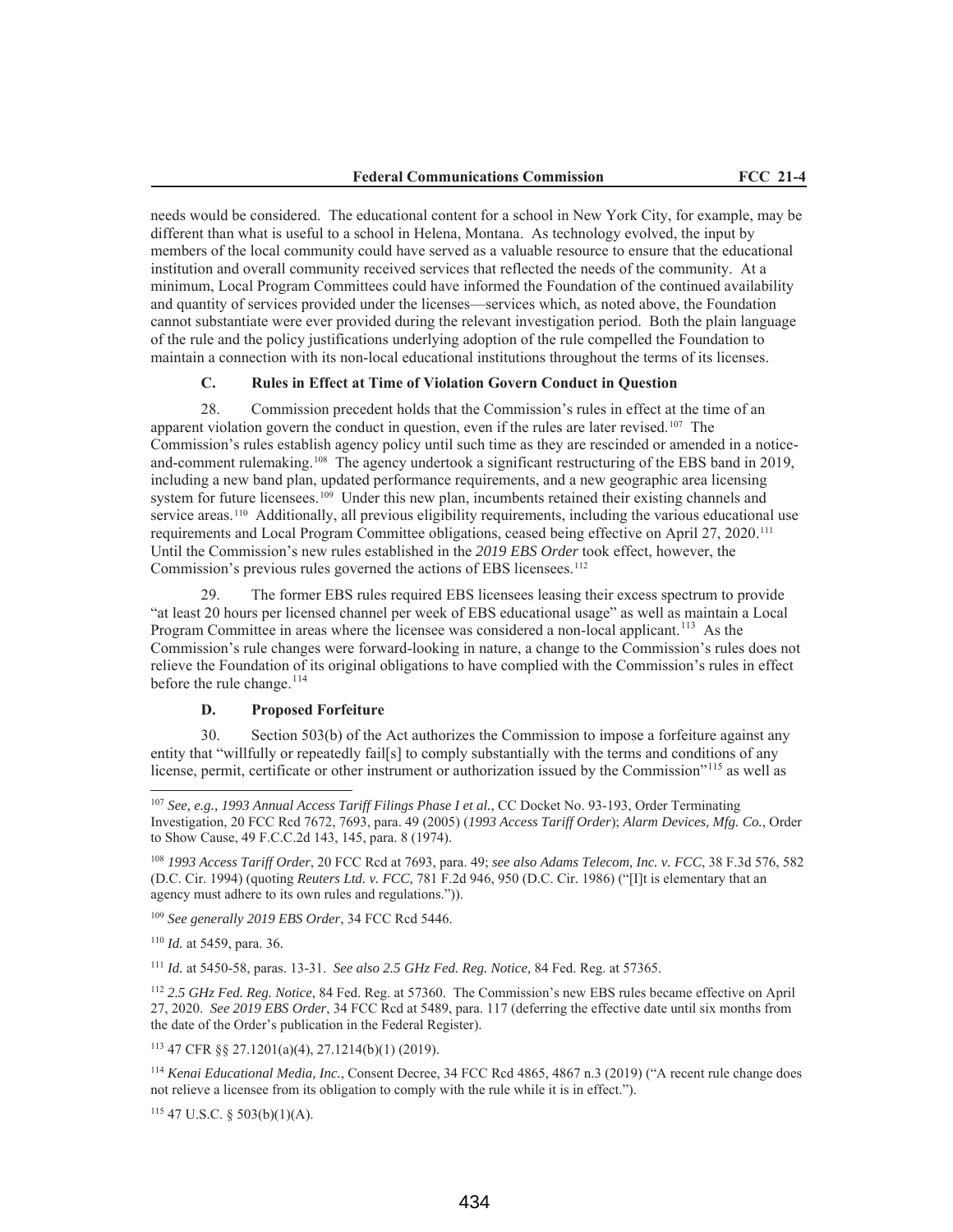against any entity that "willfully or repeatedly fail[s] to comply with any of the provisions of [the Act] or of any rule, regulation, or order issued by the Commission."<sup>116</sup> Here, section 503(b)(2)(D) of the Act authorizes us to assess a forfeiture against North American Catholic Educational Programming Foundation, Inc., of up to \$20,489 for each day of a continuing violation, up to a statutory maximum of \$153,669 for a single act or failure to act.<sup>117</sup> In exercising the Commission's forfeiture authority, we must consider the "nature, circumstances, extent, and gravity of the violation and, with respect to the violator, the degree of culpability, any history of prior offenses, ability to pay, and such other matters as justice may require."<sup>118</sup>

31. In determining a proposed forfeiture amount, the Commission starts with the base forfeiture amount for the apparent violation, as set forth in the Commission's forfeiture guidelines.<sup>119</sup> While section 1.80(b)(9) does not establish a specific base forfeiture amount for a violation of the Commission's EBS educational use requirement, we find that the base forfeiture amount of \$8,000 for a violation of the children's television commercialization or programming requirements is most analogous to the Commission's EBS educational use requirement since they govern the amount of children's programming to be provided within a prescribed time span.120 Accordingly, we impose a forfeiture of \$8,000 for each week that the Foundation apparently failed to comply with the Commission's requirement that licensees supply 20 hours of educational use per channel per week. Using December 9, 2019 as the Commission's starting point until the Commission's rules sunset on April 27, 2020, we impose a base forfeiture of \$8,000 multiplied by the 19 weeks that the apparent violation occurred (\$152,000). We then multiply this by each of the Foundation's 52 licenses, out of its 53 total licenses, with lease agreements, resulting in a base forfeiture amount of \$7,904,000 for the Foundation's apparent failure to comply with the Commission's 20-hour requirement.

32. As to the failure to maintain a Local Program Committee, section 1.80(b)(9) does not establish a specific base forfeiture amount for a violation of that requirement. Again, in the absence of a specified base forfeiture, we select a base forfeiture for an analogous violation. We find that the violation is most analogous to a violation of the former main studio rule and will use that amount  $(\$7,000).^{121}$  As

<sup>119</sup> *See* 47 CFR § 1.80, Note to para. (b)(9); *Forfeiture Policy Statement*, 12 FCC Rcd at 17101, para. 27.

<sup>120</sup> If the Commission has not previously established a base forfeiture amount for that particular violation, "it has looked to the base forfeitures established or issued in analogous cases for guidance." *Cumulus Radio, LLC et al.*, Notice of Apparent Liability for Forfeiture, 34 FCC Rcd 7289, 7294, para. 14 (2019) (citing *Long Distance Direct, Inc.*, Memorandum Opinion and Order, 15 FCC Rcd 3297, 3304, para. 19 (2000)).

<sup>121</sup> *See* 47 CFR § 1.80(b)(8), Note to para. (b)(8) (2017); *see also id.* § 73.1125(a) (2017). The main studio rule, which was eliminated in 2017, required the licensee of a broadcast station to maintain a main studio in order "to serve the needs and interests of the residents of the station's community of license." *Amendment of Sections 73.1125 and 73.1130 of the Commission's Rules, the Main Studio and Program Origination Rules for Radio and Television Broadcast Stations*, MM Docket No. 86-406, Memorandum Opinion and Order, 3 FCC Rcd 5024, 5026, para. 23 (1988) (*1988 Main Studio Order*); *see also Elimination of Main Studio Rule*, MB Docket No. 17-106, Report and Order, 32 FCC Rcd 8158, 8160-61, paras. 6-7 (2017). Among other things, the Commission required each broadcast station to "maintain a meaningful management and staff presence" at the main studio to "help expose stations to community activities, help them identify community needs and interests and thereby meet their community service requirements." *1988 Main Studio Order*, 3 FCC Rcd at 5026, para. 24; *see also Amendment of Sections 73.1125 and 73.1130 of the Commission's Rules, the Main Studio and Program Origination Rules for Radio and Television Broadcast Stations*, MM Docket No. 86-406, Report and Order, 2 FCC Rcd 3215, 3218, para. (continued….)

<sup>&</sup>lt;sup>116</sup> *Id.* § 503(b)(1)(B).

<sup>117</sup> *See* 47 U.S.C. § 503(b)(2)(D); 47 CFR § 1.80(b)(9). *Amendment of Section 1.80(b) of the Commission's Rules, Adjustment of Civil Monetary Penalties to Reflect Inflation*, Order, 34 FCC Rcd 12824 (EB 2019).

<sup>118</sup> *Id.* § 503(b)(2)(E)*. See also* 47 CFR § 1.80(b)(9); *The Commission's Forfeiture Policy Statement and Amendment of Section 1.80 of the Rules to Incorporate the Forfeiture Guidelines*, Report and Order, 12 FCC Rcd 17087, 17100-01, para. 27 (1997) (*Forfeiture Policy Statement*), *recons. denied*, 15 FCC Rcd 303 (1999).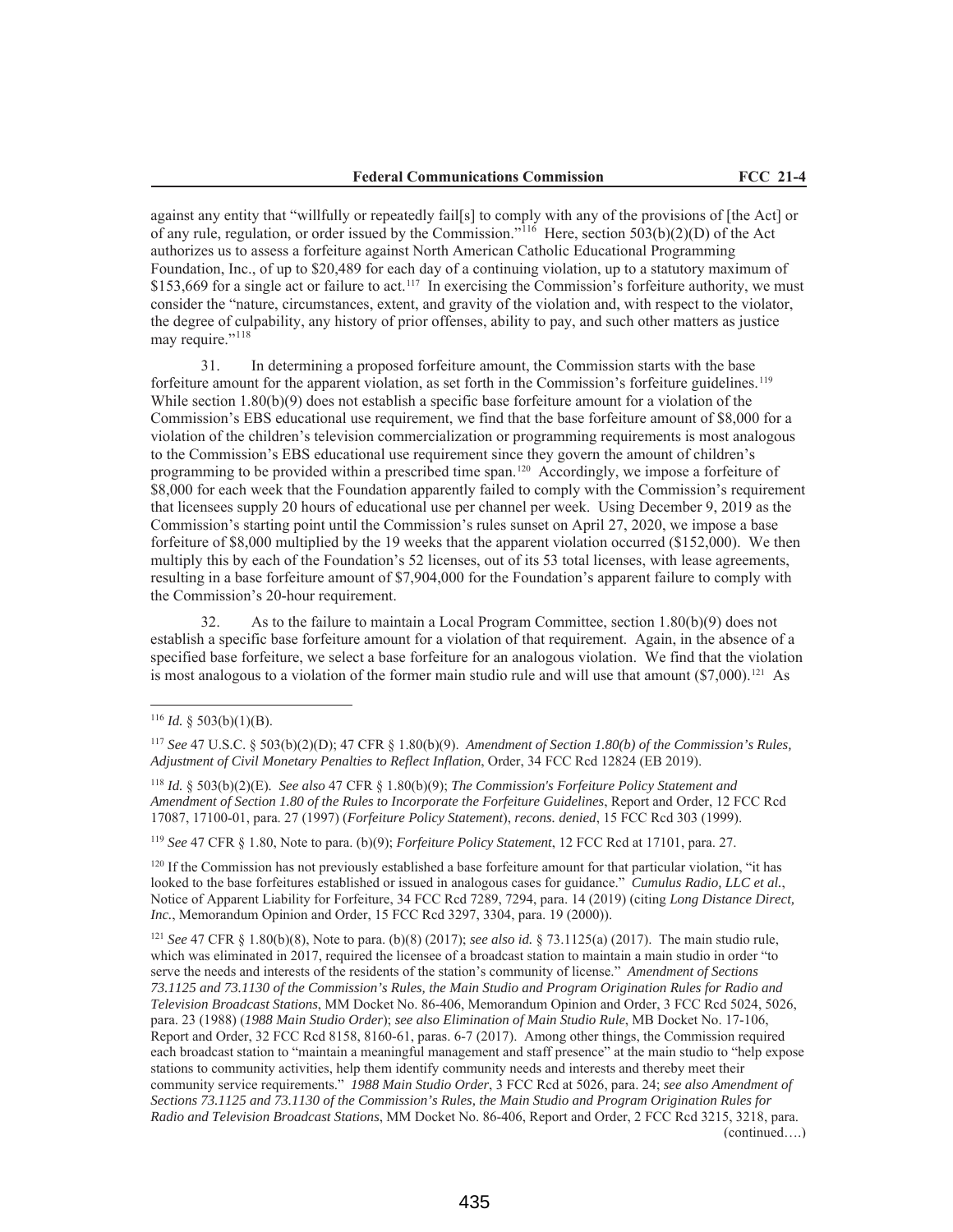with the Local Program Committee requirement, the Commission designed the former main studio rule to allow licensees to be responsive to the individual programming needs of their local communities. As the Foundation holds 52 non-local licenses,<sup>122</sup> none which maintained a Local Program Committee between December 2019 and April 2020, we impose a base forfeiture of \$7,000 for each license for which the Foundation apparently failed to maintain a Local Program Committee, resulting in a base forfeiture amount of \$364,000 for apparent failure to comply with the Commission's Local Program Committee requirement.

33. Based on the facts and record in this case, we have determined that the Foundation apparently violated former sections  $27.1201(a)(4)$  and  $27.1214(b)(1)$  of the Commission's rules by: (1) failing to provide at least 20 hours per licensed channel per week of EBS educational use during a 19 week period at 52 of its 53 EBS licenses; and (2) failing to maintain its Local Program Committee obligations in the service area of 52 of its EBS licenses. In total, the Foundation's apparent violations incurs a cumulative base forfeiture of \$8,268,000.

34. The Commission may also adjust the total proposed forfeiture by taking into account the nature, circumstances, extent, and gravity of the violation and, with respect to the violator, the degree of culpability, any history of prior offenses, ability to pay, and such other matters as justice may require.123 Based on the totality of the facts in the record, we have determined to not adjust this amount upwards or downwards. Accordingly, we find the Foundation apparently liable for a forfeiture of \$8,268,000.124

### **IV. ORDERING CLAUSES**

35. Accordingly, **IT IS ORDERED** that, pursuant to section 503(b) of the Act, and 1.80 of the Commission's rules, $125$  North American Catholic Educational Programming Foundation, Inc., is hereby **NOTIFIED** of this **APPARENT LIABILITY FOR A FORFEITURE** in the amount of eight million, two hundred and sixty eight thousand dollars (\$8,268,000) for apparently willfully and repeatedly violating former sections  $27.1201(a)(4)$  and  $27.1214(b)(1)$  of the Commission's rules.<sup>126</sup>

36. **IT IS FURTHER ORDERED** that, pursuant to section 1.80 of the Commission's rules,<sup>127</sup> within thirty (30) calendar days of the release date of this Notice of Apparent Liability for Forfeiture, the Foundation **SHALL PAY** the full amount of the proposed forfeiture or **SHALL FILE** a written statement seeking reduction or cancellation of the proposed forfeiture consistent with paragraph 39 below.

37. North American Catholic Educational Programming Foundation, Inc., shall send electronic notification of payment to Georgina Feigen, Enforcement Bureau, Federal Communications Commission, at Georgina.Feigen@fcc.gov on the date said payment is made. Payment of the forfeiture must be made by credit card, ACH (Automated Clearing House) debit from a bank account using the

 $123$  47 U.S.C. § 503(b)(2)(E).

<sup>124</sup> We note that any entity that is a "Small Business Concern" as defined in the Small Business Act (Pub. L. 85-536, as amended) may avail itself of rights set forth in that Act, including rights set forth in 15 U.S.C. § 657, "Oversight of Regulatory Enforcement," in addition to other rights set forth herein.

<sup>125</sup> 47 U.S.C. § 503(b); 47 CFR § 1.80.

<sup>127</sup> *Id.* § 1.80.

<sup>(</sup>Continued from previous page)

<sup>29 (1987) (</sup>stating that "th[e] interaction between the station and the community would foster responsive programming").

<sup>&</sup>lt;sup>122</sup> As previously noted, call sign WNC521 is located within the GSA containing the Foundation's headquarters, thus the Foundation is a local licensee with respect to that EBS license.

<sup>126</sup> 47 CFR §§ 27.1201(a)(4), 27.1214(b)(1) (2019).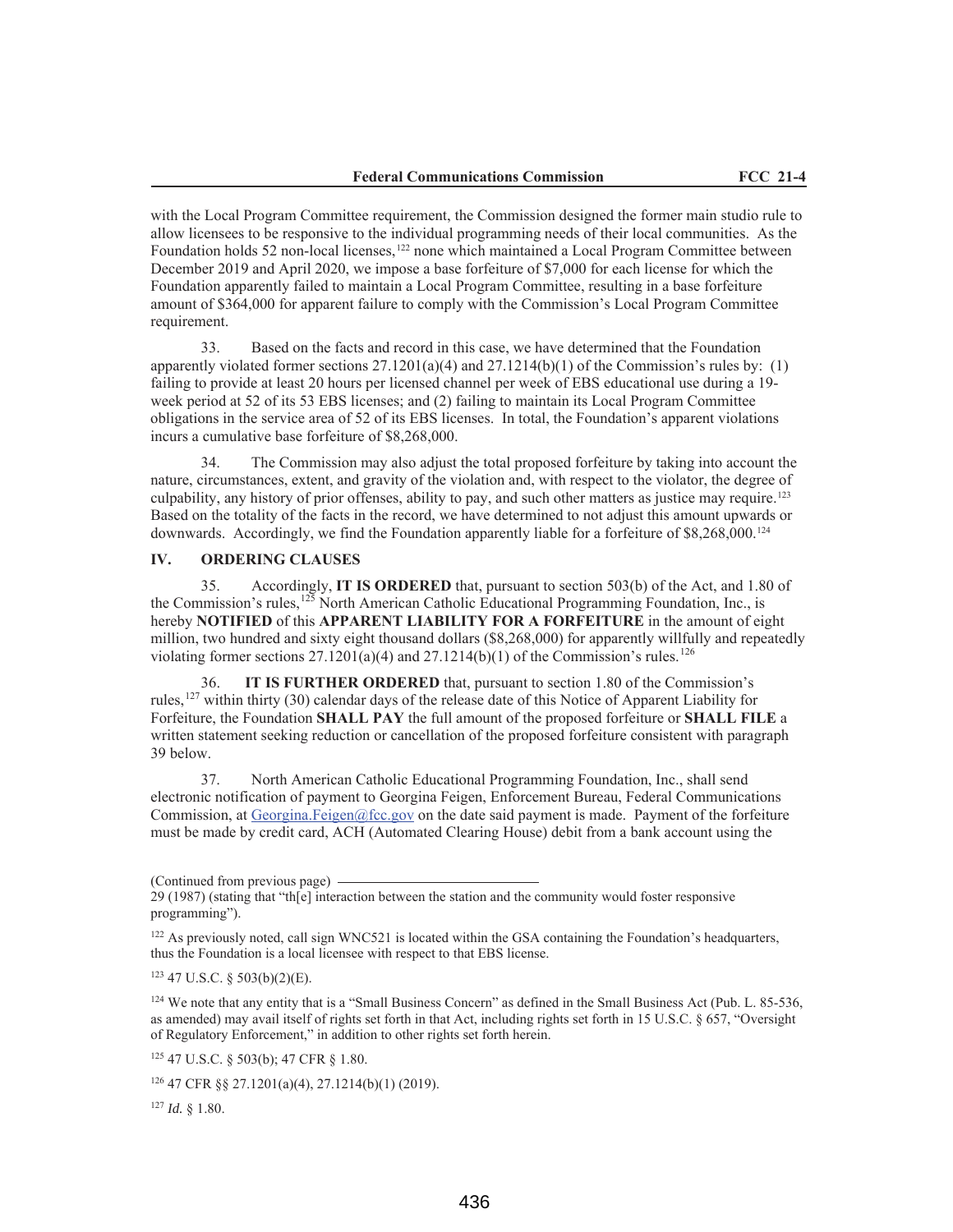Commission's Fee Filer (the Commission's online payment system), <sup>128</sup> or by wire transfer. The Commission no longer accepts forfeiture payments by check or money order. Below are instructions that payors should follow based on the form of payment selected:<sup>129</sup>

- Payment by wire transfer must be made to ABA Number 021030004, receiving bank TREAS/NYC, and Account Number 27000001. A completed Form 159 must be faxed to the Federal Communications Commission at 202-418-2843 or e-mailed to RROGWireFaxes@fcc.gov on the same business day the wire transfer is initiated. Failure to provide all required information in Form 159 may result in payment not being recognized as having been received. When completing FCC Form 159, enter the Account Number in block number 23A (call sign/other ID), enter the letters "FORF" in block number 24A (payment type code), and enter in block number 11 the FRN(s) captioned above (Payor FRN).<sup>130</sup> For additional detail and wire transfer instructions, go to https://www.fcc.gov/licensingdatabases/fees/wiretransfer.
- Payment by credit card must be made by using the Commission's Fee Filer website at https://apps.fcc.gov/FeeFiler/login.cfm. To pay by credit card, log-in using the FRN captioned above. If payment must be split across FRNs, complete this process for each FRN. Next, select "Pay bills" on the Fee Filer Menu, and select the bill number associated with the NAL Account – the bill number is the NAL Account number with the first two digits excluded – and then choose the "Pay by Credit Card" option. Please note that there is a \$24,999.99 limit on credit card transactions.
- Payment by ACH must be made by using the Commission's Fee Filer website at https://apps.fcc.gov/FeeFiler/login.cfm. To pay by ACH, log in using the FRN captioned above. If payment must be split across FRNs, complete this process for each FRN. Next, select "Pay bills" on the Fee Filer Menu and then select the bill number associated to the NAL Account – the bill number is the NAL Account number with the first two digits excluded – and choose the "Pay from Bank Account" option. Please contact the appropriate financial institution to confirm the correct Routing Number and the correct account number from which payment will be made and verify with that financial institution that the designated account has authorization to accept ACH transactions.

38. Any request for making full payment over time under an installment plan should be sent to: Chief Financial Officer – Financial Operations, Federal Communications Commission, 45 L Street NE, Washington, D.C. 20554.<sup>131</sup> If you have questions regarding payment procedures, please contact the Financial Operations Group Help Desk by phone, 1-877-480-3201, or by e-mail, ARINQUIRIES@fcc.gov.

39. The written statement seeking reduction or cancellation of the proposed forfeiture, if any, must include a detailed factual statement supported by appropriate documentation and affidavits pursuant to sections 1.16 and 1.80(f)(3) of the Commission's rules.<sup>132</sup> The written statement must be mailed to Jeffrey J. Gee, Chief, Investigations and Hearings Division, Enforcement Bureau, Federal Communications Commission, 445 L Street NE, Washington, D.C. 20554, and must include the NAL

<sup>&</sup>lt;sup>128</sup> Payments made using the Commission's Fee Filer system do not require the submission of an FCC Form 159.

<sup>&</sup>lt;sup>129</sup> For questions regarding payment procedures, please contact the Financial Operations Group Help Desk by phone at  $1-877-480-3201$  (option #6), or by e-mail at ARINQUIRIES@fcc.gov.

<sup>130</sup> Instructions for completing the form may be obtained at http://www.fcc.gov/Forms/Form159/159.pdf.

<sup>131</sup> *See* 47 CFR § 1.1914.

<sup>132</sup> *Id.* §§ 1.16, 1.80(f)(3).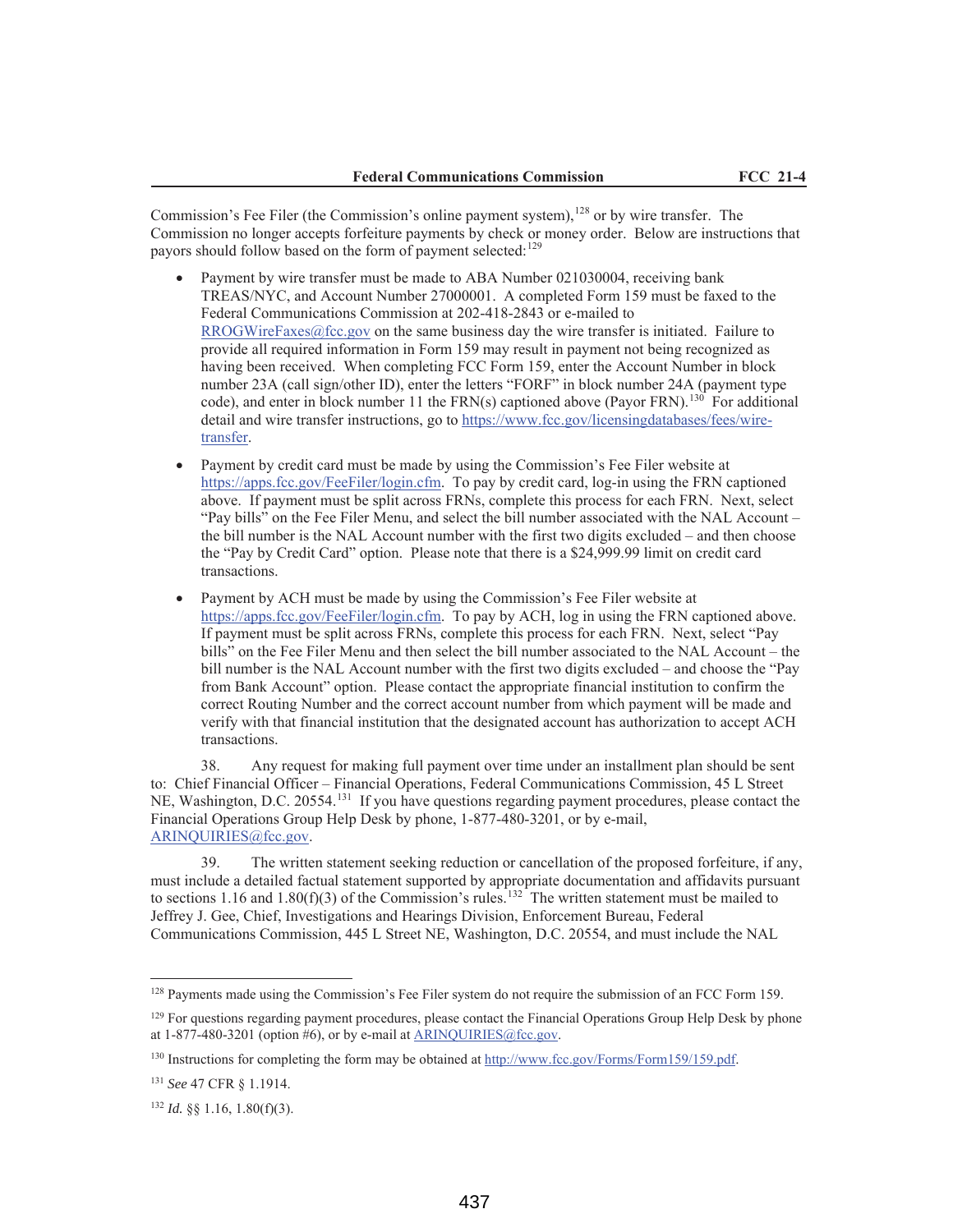account number referenced in the caption. The written statement shall also be e-mailed to Jeffrey J. Gee at Jeffrey.Gee@fcc.gov and to Georgina Feigen at Georgina.Feigen@fcc.gov.

The Commission will not consider reducing or canceling a forfeiture in response to a claim of inability to pay unless the petitioner submits the following documentation: (1) federal tax returns for the past three years; (2) financial statements for the past three years prepared according to generally accepted accounting principles; or (3) some other reliable and objective documentation that accurately reflects the petitioner's current financial status.<sup>133</sup> Any claim of inability to pay must specifically identify the basis for the claim by reference to the financial documentation submitted. Inability to pay, however, is only one of several factors that the Commission will consider in determining the appropriate forfeiture, and we retain the discretion to decline reducing or canceling the forfeiture if other prongs of 47 U.S.C. §  $503(b)(2)(E)$  support that result.<sup>134</sup>

41. **IT IS FURTHER ORDERED** that a copy of this Notice of Apparent Liability for Forfeiture and Order shall be sent by certified mail, return receipt requested, and first-class mail to Stephanie Weiner, Esq., Counsel for North American Catholic Educational Programming Foundation, Inc., Harris, Wiltshire & Grannis LLP, 1919 M Street, NW, 8<sup>th</sup> Floor, Washington, D.C. 20036, and John Primeau, President, NACEPF, c/o Stephanie Weiner, Esq., Harris, Wiltshire & Grannis LLP, 1919 M Street, NW, 8<sup>th</sup> Floor, Washington, D.C. 20036.

### FEDERAL COMMUNICATIONS COMMISSION

Marlene H. Dortch Secretary

<sup>133</sup> 47 U.S.C. § 503(b)(2)(E).

<sup>&</sup>lt;sup>134</sup> *See, e.g., Ocean Adrian Hinson, Surry County, North Carolina, Forfeiture Order, 34 FCC Rcd 7619, 7621, para.* 9 & n.21 (2019); *Vearl Pennington and Michael Williamson*, Forfeiture Order, 34 FCC Rcd 770, paras. 18–21 (2019); *Fabrice Polynice, Harold Sido and Veronise Sido, North Miami, Florida*, Forfeiture Order, 33 FCC Rcd 6852, 6860–62, paras. 21–25 (2018); *Adrian Abramovich, Marketing Strategy Leaders, Inc., and Marketing Leaders, Inc.*, Forfeiture Order, 33 FCC Rcd 4663, 4678-79, paras. 44-45 (2018); *Purple Communications, Inc.*, Forfeiture Order, 30 FCC Rcd 14892, 14903-904, paras. 32-33 (2015); *TV Max, Inc., et al*., Forfeiture Order, 29 FCC Rcd 8648, 8661, para. 25 (2014).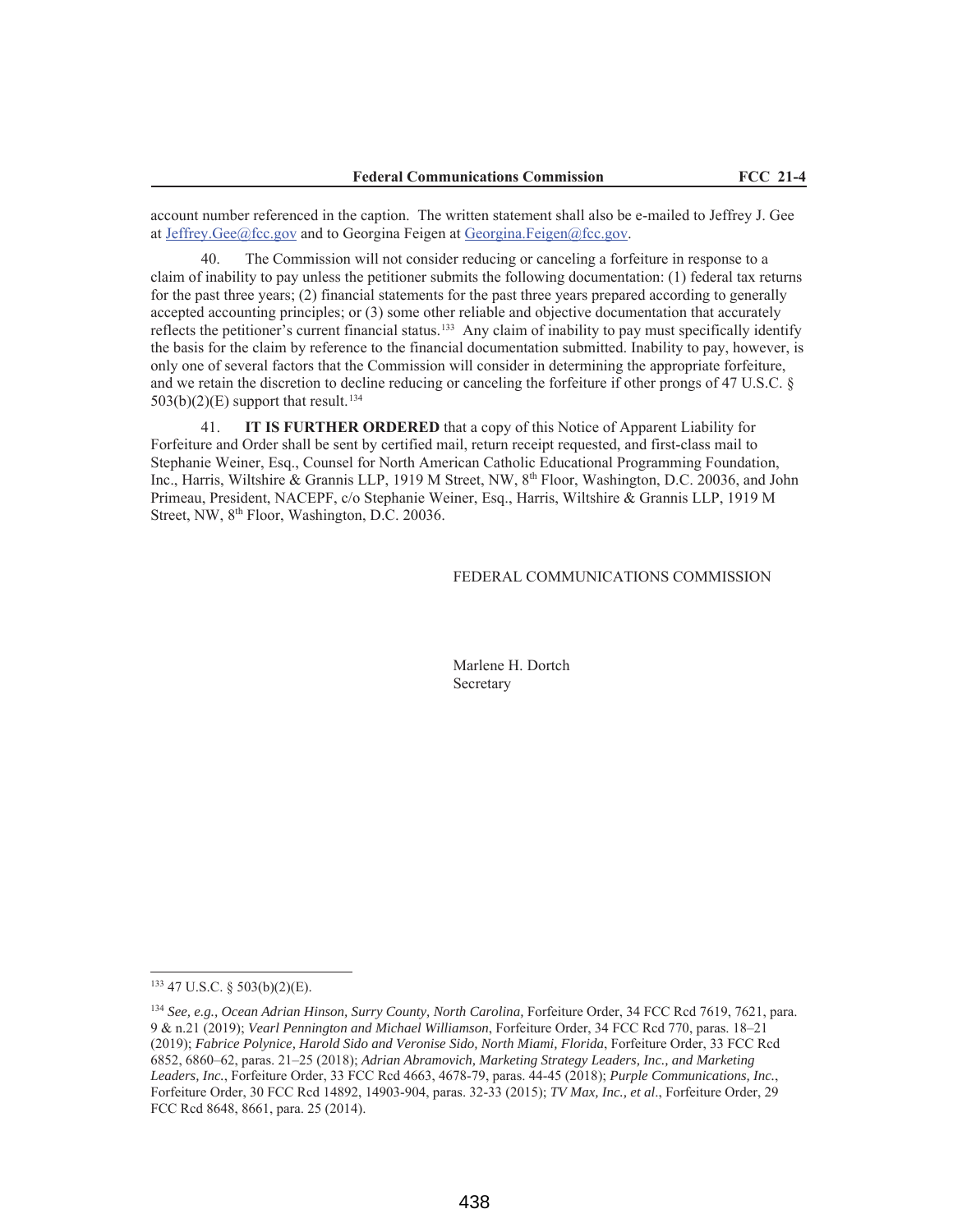## **STATEMENT OF COMMISSIONER JESSICA ROSENWORCEL DISSENTING**

Re: *In the Matter of North American Catholic Educational Programming Foundation, Inc.*, Notice of Apparent Liability for Forfeiture, File No. EB-IHD-19-00029570.

In this series of enforcement decisions, the Federal Communications Commission proposes novel fines totaling more than \$47 million on non-profit organizations for failing to comply with policies the agency eliminated from its rulebooks more than a year ago. These decisions suffer from a number of substantive and procedural infirmities. But most troubling is that the fines imposed here on the North American Catholic Educational Programming Foundation, the Hispanic Information and Telecommunications Network, Northern Arizona University Foundation, and other similar non-profit entities with programs to expand educational internet access lack any appropriate sense of proportion. Moreover, they are an unfortunate commentary on the priorities of this agency. During a pandemic when millions of people are struggling to get the connectivity they need to maintain some semblance of modern life, this is a strange use of agency resources. Instead of taking these unreasonably punitive actions, we should be leading with our humanity and finding ways to connect more people to the broadband services they need in crisis.

I dissent.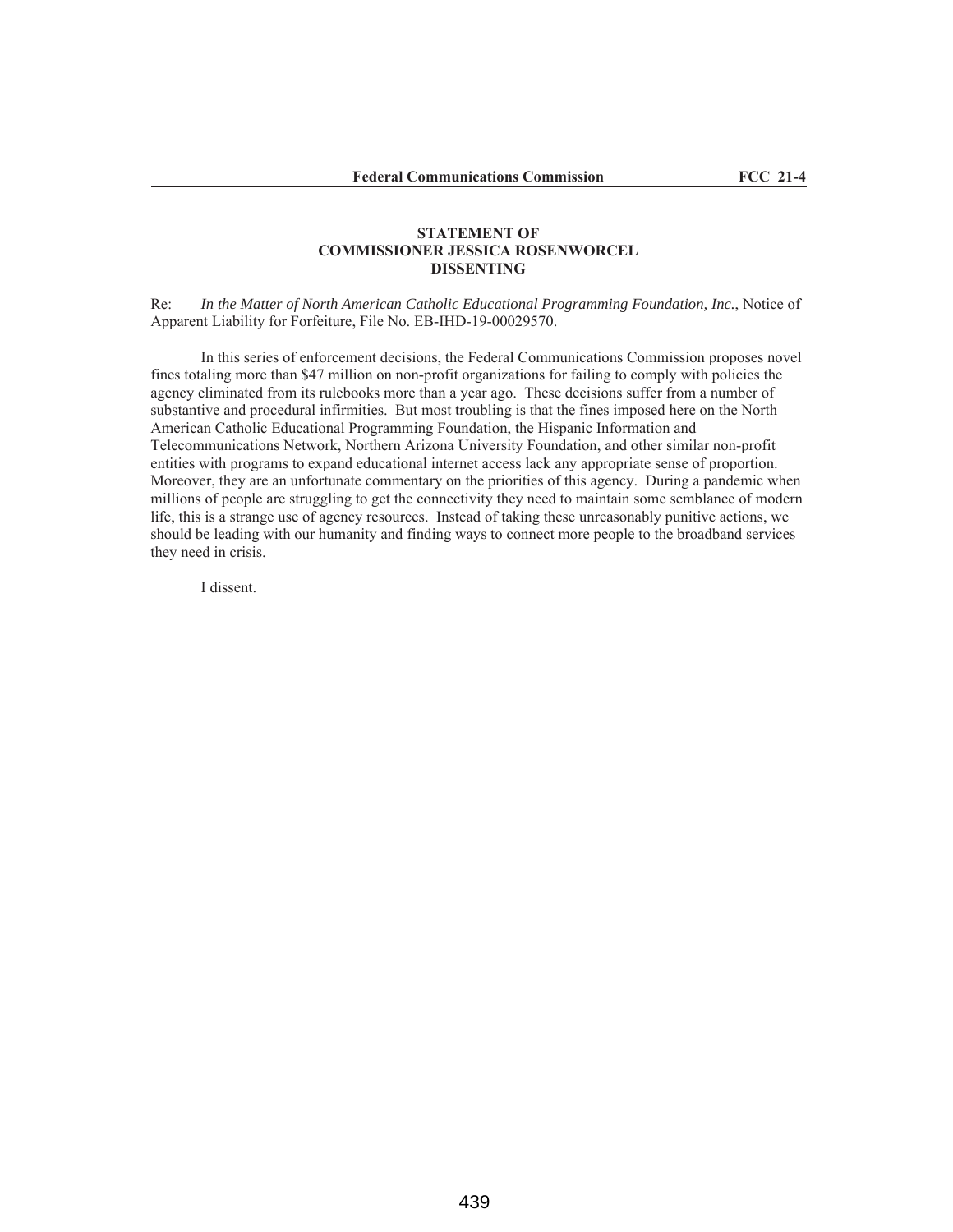## **STATEMENT OF COMMISSIONER GEOFFREY STARKS DISSENTING**

Re: *In the Matter of North American Catholic Educational Programming Foundation, Inc.*, Notice of Apparent Liability for Forfeiture, File No. EB-IHD-19-00029570.

Today the Commission proposes extraordinary penalties against organizations whose mission is to help those most in need. For fifty years, schools and students around the country have received free communications service through the program that has become the Educational Broadband Service (EBS). Nearly 18 months ago, ignoring calls to reform and revitalize the EBS program, the majority at that time made the spectrum on which the program relies generally available for auction and assignment. Today's actions double down on that decision, proposing forfeitures that threaten the financial survival of some of the program's most visible participants. These decisions represent a waste of Commission resources in an unlawful and unfair attack on a program has helped people around the country.

As an initial matter, the EBS licensees lacked sufficient notice of the legal interpretations underlying the Notices of Apparent Liability (NALs) to be subject to monetary penalties. Basic principles of administrative law establish that "an agency cannot sanction an individual for violating the agency's rules unless the individual had 'fair notice' of those rules."1 Notice is fair when it allows regulated parties to identify, with "ascertainable certainty," the standards with which the agency expects them to conform.<sup>2</sup>

The EBS licensees lacked such fair notice of the majority's interpretation of the now-eliminated educational use<sup>3</sup> and Local Programming Committee rules.<sup>4</sup> When it authorized wireless broadband service for the EBS program, the Commission rejected requests from the EBS community to clarify its educational use rules<sup>5</sup>; instead, the agency said it would simply rely on the good faith efforts of licensees to "provide . . . educational usage." Thus, there are no ascertainable standards that EBS licensees could have followed to avoid liability.

Similarly, the Commission did not give fair notice of its current interpretation of the local programming committee rules. The plain language of the rules appears to apply only to the *formation* of a committee for application purposes, yet the NALs conclude that these committees must remain in place after license grant, even though their oversight of "programming" no longer makes sense in the wireless broadband context. Indeed, the NALs' legal interpretations generally do not make sense when applied to the services at issue.

The proposed forfeiture calculations are also fundamentally flawed. First, the NALs are based on the period from December 9, 2019 through April 27, 2020, the effective date of the Commission's

<sup>4</sup> 47 CFR § 27.1201(a)(4) (2019).

<sup>1</sup> *SNR Wireless License Co., LLC v. FCC*, 868 F.3d 1021, 1043 (D.C. Cir. 2017).

<sup>2</sup> *Id.*

<sup>3</sup> 47 C.F.R. § 27.1214(b)(2) (2019) (licensees must "provide at least 20 hours per licensed channel per week of EBS educational usage").

<sup>5</sup> *See Amendment of Parts 1, 21, 73, 74 and 101 of the Commission's Rules to Facilitate the Provision of Fixed and Mobile Broadband Access, Educational and Other Advanced Services in the 2150-2162 and 2500-2690 MHz Bands*, WT Docket No. 03-66, Order on Reconsideration and Fifth Memorandum Opinion and Order and Third Memorandum Opinion and Order and Second Report and Order, 21 FCC Rcd 5606, 5699-701, paras. 223-28 (2006) (rejecting a proposal to provide guidance on meeting the educational use requirements).